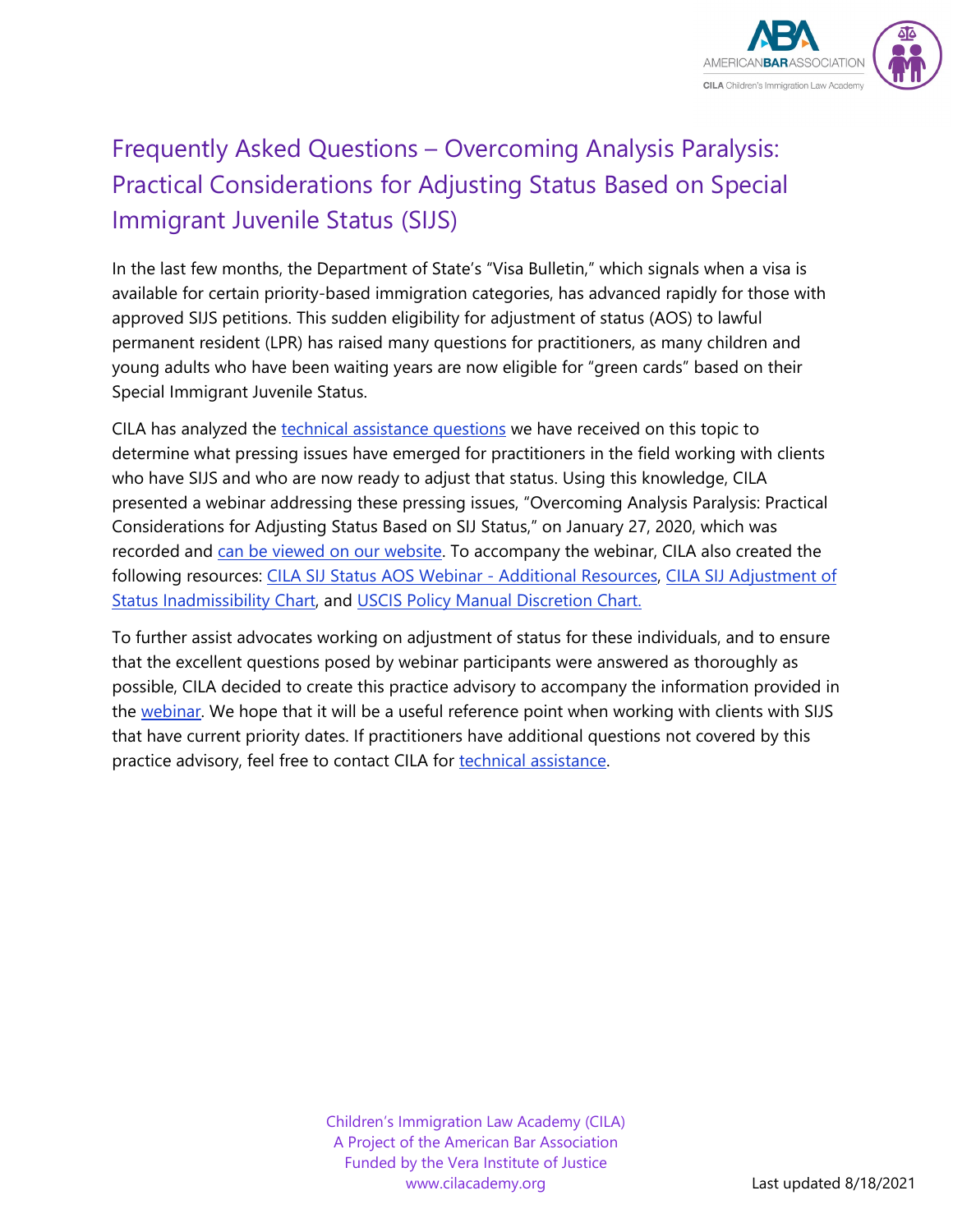# **Contents**

|                | Frequently Asked Questions - Overcoming Analysis Paralysis: Practical Considerations for |  |
|----------------|------------------------------------------------------------------------------------------|--|
|                |                                                                                          |  |
| $\mathsf{L}$   |                                                                                          |  |
| А.             | Legal Basis for Adjustment of Status for SIJS & Number of Visas Available2               |  |
| <b>B.</b>      |                                                                                          |  |
| C.             |                                                                                          |  |
| Ш.             |                                                                                          |  |
| III.           |                                                                                          |  |
| А.             |                                                                                          |  |
| <b>B.</b>      |                                                                                          |  |
| $\mathsf{C}$ . |                                                                                          |  |
| IV.            |                                                                                          |  |
| А.             |                                                                                          |  |
| <b>B.</b>      |                                                                                          |  |
| C.             |                                                                                          |  |
| V.             |                                                                                          |  |
| А.             |                                                                                          |  |
| <b>B.</b>      |                                                                                          |  |
| VI.            |                                                                                          |  |

# <span id="page-1-1"></span><span id="page-1-0"></span>I. The Basics

A. Legal Basis for Adjustment of Status for SIJS & Number of Visas Available

How are clients with Special Immigrant Juvenile Status (SIJS) able to adjust their status to Lawful Permanent Resident (LPR)?

[INA § 245\(h\)](https://uscode.house.gov/view.xhtml?req=granuleid:USC-prelim-title8-section1255&num=0&edition=prelim) allows Special Immigrant Juveniles to adjust status (rather than consular process) because they are deemed paroled for purposes of  $INA \$ § [245\(a\)—](https://uscode.house.gov/view.xhtml?req=granuleid:USC-prelim-title8-section1255&num=0&edition=prelim)the adjustment of status provision. INA § 245(a) states that:

"The status of an applicant who was inspected and admitted or paroled into the United States…may be adjusted [using] discretion…to that of a person lawfully admitted for permanent residence if (1) the [person] makes an application for adjustment, (2) is

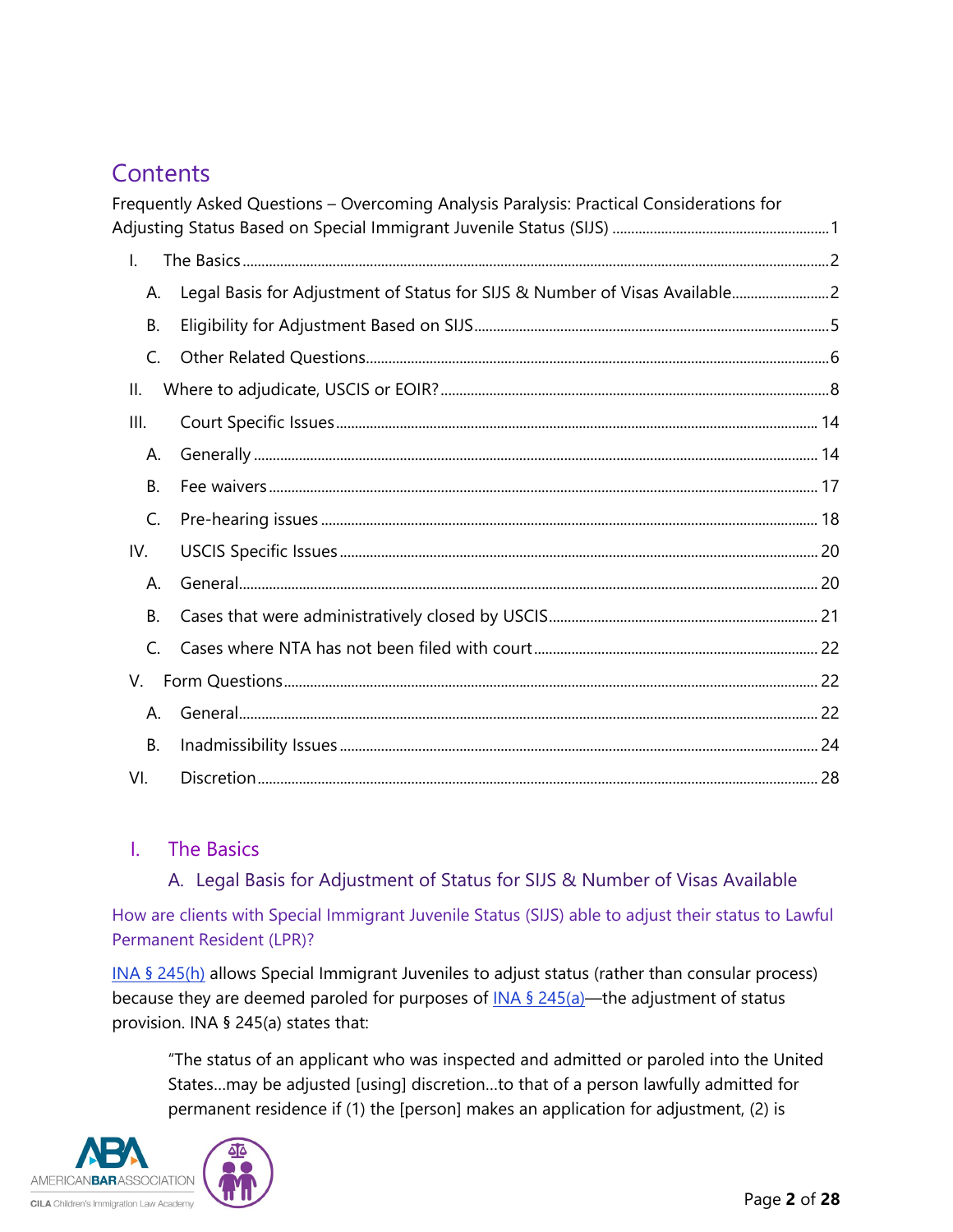eligible to receive an immigrant visa and is admissible to the United States for permanent residence, and (3) an immigrant visa is immediately available to him at the time his application is filed."

INA  $\S$  245(h) also lists the grounds of inadmissibility that are automatically waived or waivable for individuals with SIJS under this provision. Section (h) also includes the grounds of inadmissibility that are not waivable under this provision but may be waivable under a different section of the INA. The [INA § 245\(h\)](https://uscode.house.gov/view.xhtml?req=granuleid:USC-prelim-title8-section1255&num=0&edition=prelim) SIJS waiver standard is broader than most other inadmissibility waivers, as it can be granted for "humanitarian purposes, family unity, or when it is otherwise in the public interest."

Please note that the regulation at  $8$  CFR  $$245.1(e)(3)$ , which accompanies and interprets the SIJS adjustment statute, is outdated. It does not include all the grounds of inadmissibility that are waived or waivable with an SIJS specific waiver. However, it does make clear that SIJS applicants are paroled for purposes of adjustment regardless of how they entered the United States. And importantly, the regulation clarifies that SIJS applicants are not barred from adjustment under INA § [245\(c\)\(2\)](https://uscode.house.gov/view.xhtml?req=granuleid:USC-prelim-title8-section1255&num=0&edition=prelim) for unauthorized employment.

#### Who determines when a visa is available for an SIJS recipient to adjust status to LPR, and how?

The Department of State is responsible for the allocation of visas to the preference categories and publishes the *Visa Bulletin* every month indicating who can apply to adjust status based on their priority date – the date their original petition was filed. Special Immigrants (including SIJs) are allocated visas under the fourth preference employment-based (EB-4) category, which is allocated 7.1% of the 140,000 visas available for employment-based visas per year, or 9,940 visas per year. INA § [203\(b\)\(4\).](https://uscode.house.gov/view.xhtml?req=granuleid:USC-prelim-title8-section1153&num=0&edition=prelim) Immigrant visas, such as SIJS, are also limited to a 7% per country limit for each category. INA § [202\(a\)\(2\).](https://uscode.house.gov/view.xhtml?req=granuleid:USC-prelim-title8-section1152&num=0&edition=prelim) For the SIJS classification this means that each country is allocated about 696 visas per year. There is some flexibility within the statute to allow for additional visas if there are unused visas in other categories. INA  $\frac{6}{5}$  [202\(a\)\(3\)](https://uscode.house.gov/view.xhtml?req=granuleid:USC-prelim-title8-section1152&num=0&edition=prelim) For example, in fiscal year 2019 the per country limit for EB-4 was 705, which was exceeded by the following countries based on the availability of "otherwise unused" numbers: El Salvador (1,709), Guatemala (1,295), Honduras (1,293), and Mexico (801). Charlie Oppenheim at the Department of State provides regular updates on trends in the visa bulletin that are shared` with AILA members. In December 2019, he wrote "[s]ince 2016, Special Immigrant Juvenile cases averaged over 50% of the entire EB-4 limit each fiscal year." "Check-in with DOS's Charlie Oppenheim: December 19, 2019," AILA Doc. No. 14071499. (Posted 12/23/19). [https://www.aila.org/File/Related/14071499bn.pdf.](https://www.aila.org/File/Related/14071499bn.pdf) [1](#page-2-0)

<span id="page-2-0"></span><sup>&</sup>lt;sup>1</sup> Beginning in 2021, the Department of State is now making "Check-in with Charlie Oppenheim" a video broadcast on YouTube. The discussion of the May 2021 Visa Bulletin can be found here: <https://youtu.be/0RqfhwLlHck>

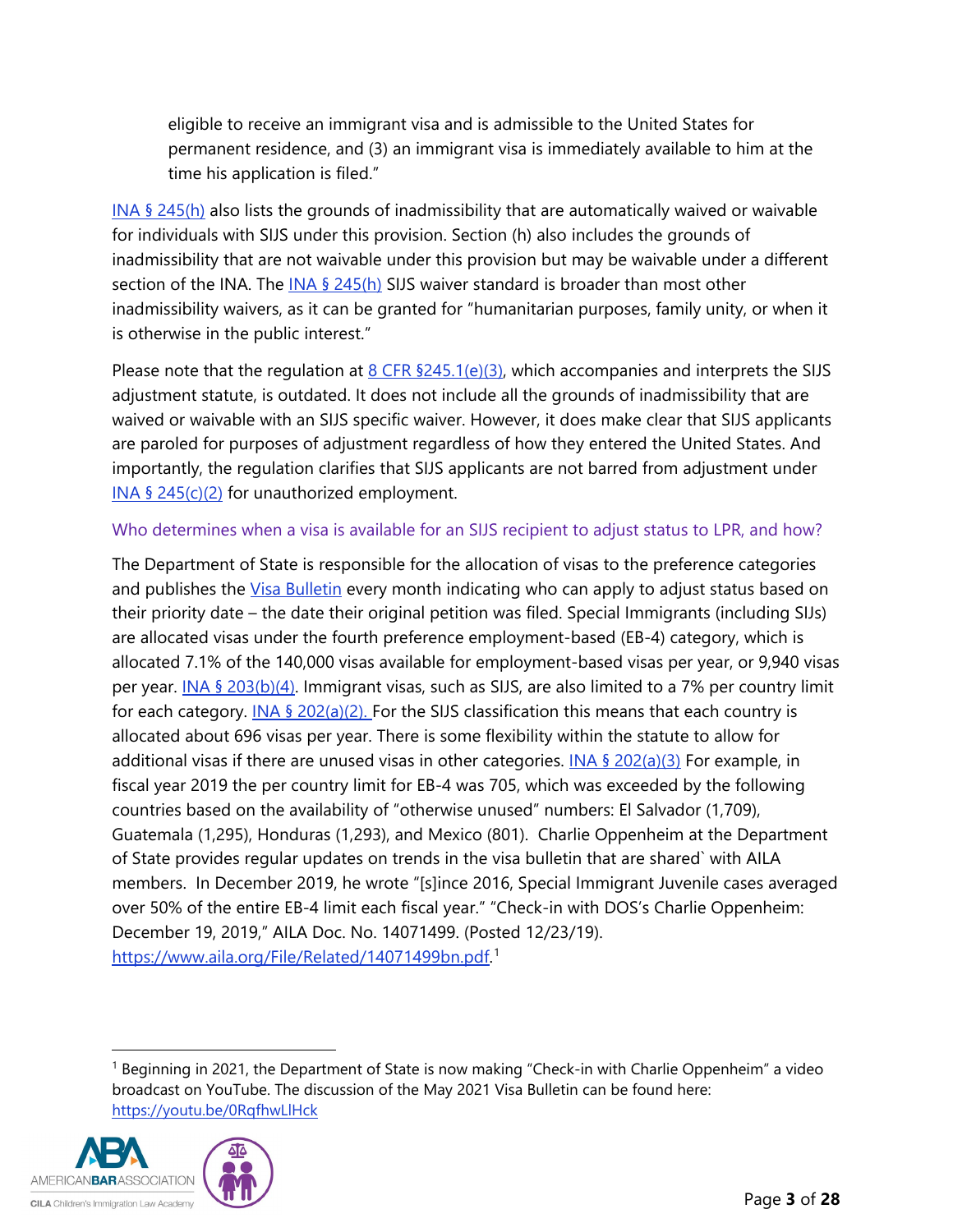### Why has there been so much movement on the visa bulletin recently? Is it expected that individuals with SIJS will continue to receive a higher percentage of EB-4 visas?

There are likely several reasons that visa availability in the EB-4 category progressed more rapidly for the past year. The closures of the consulates due to COVID-19 may have been one reason, as well as [Presidential Proclamation 10014,](https://www.federalregister.gov/documents/2020/04/27/2020-09068/suspension-of-entry-of-immigrants-who-present-a-risk-to-the-united-states-labor-market-during-the) signed by Trump on April 22, 2020, which effectively suspended immigrant visa processing at US consulates abroad and suspended the admission of immigrants (including those in the EB-4 category) with the exception of certain categories. This suspension meant that those visas available from April 2020 until the end of the fiscal year, September 30, 2020, would be rolled over to employment-based categories, including EB-4. INA §§ [203\(b\),](https://uscode.house.gov/view.xhtml?req=granuleid:USC-prelim-title8-section1153&num=0&edition=prelim) [202\(a\)\(5\)\(A\),](https://uscode.house.gov/view.xhtml?req=granuleid:USC-prelim-title8-section1152&num=0&edition=prelim) [201\(d\)\(2\)\(C\).](https://uscode.house.gov/view.xhtml?hl=false&edition=prelim&req=granuleid%3AUSC-prelim-title8-section1151&num=0&saved=%7CZ3JhbnVsZWlkOlVTQy1wcmVsaW0tdGl0bGU4LXNlY3Rpb24xMTUy%7C%7C%7C0%7Cfalse%7Cprelim)<sup>[2](#page-3-0)</sup> In July 2020, the Department of State announced a phased reopening of the consulates. The [DOS website currently states](https://travel.state.gov/content/travel/en/News/visas-news/visa-services-operating-status-update.html) the following:

The provision of services to U.S. citizens abroad is the first priority of consular sections abroad. With respect to visa services, for consular sections that have the capacity, the processing of immigrant and fiancée visas, particularly for immediate relatives and other family-sponsored applicants, is our highest priority. U.S. Embassies and Consulates are also prioritizing the processing of immigrant visa cases previously refused under the rescinded Presidential Proclamations 9645 and 9983.

On February 24, 2021, President Biden rescinded P.P. 10014, so there is a reasonable expectation that the demand for visas will go up and the EB-4 category advancement will slow.

### How do I determine how long the wait will be for a visa to become available for some of the frequently "oversubscribed" countries like Guatemala, El Salvador, Mexico, and Honduras?

It is tempting to look at the final action date for your client's SIJS petition and count the number of months between today's date and the final action date to calculate the wait time. The visa bulletin should not be used, however, to guess how long it will be before an immigrant visa is available because the availability of immigrant visas does not keep pace with the amount of SIJS petitions filed. About 5,000 SIJS visas are granted each year, but there has been a dramatic increase in the amount of SIJS petitions filed. Indeed, about 60,000 visas have been filed since 2018.<sup>[3](#page-3-1)</sup> Some 39,745 SIJS petitions were granted by USICS in Fiscal Year 2020 alone. Since there is no limit to how many SIJS petitions are filed and granted each year, the Visa Bulletin is not an

<span id="page-3-1"></span><span id="page-3-0"></span><sup>3</sup> For the latest data on SIJ petitions from USCIS, visit USCIS' *Immigration and Citizenship Data* portal at <https://www.uscis.gov/tools/reports-and-studies/immigration-and-citizenship-data> and filter for "Special Immigrant Juvenile Status." The data as of September 30, 2020 can be accessed here: https://www.uscis.gov/sites/default/files/document/reports/I360 sij\_performancedata\_fy2020\_qtr4.pdf.



<sup>2</sup> For a more in-depth discussion *see* "Permanent Employment-Based Immigration and the Per-country Ceiling" William A. Kandel, Congressional Research Service, December 21, 2018.

https://www.everycrsreport.com/files/20181221\_R45447\_e8769841f74192a52a13cd14317d8bd2593ac9e4. pdf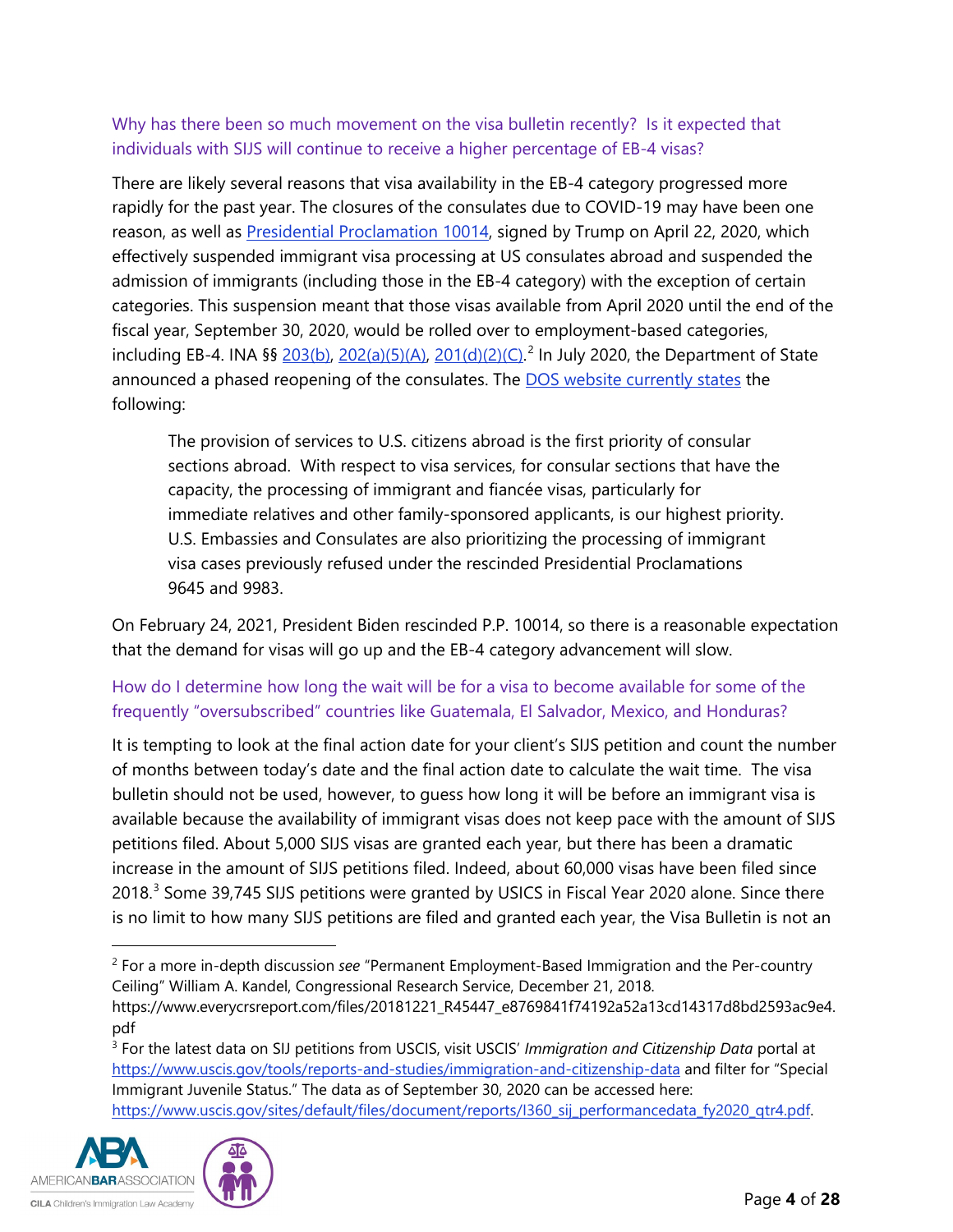accurate measure of when a visa will become available. If you would like more information about how to interpret the Visa Bulletin, read Charles Wheeler's article, *[Backlogs in Family-Based](https://cliniclegal.org/resources/family-based-immigrant-law/backlogs-family-based-immigration-shedding-light-numbers)  [Immigration: Shedding Light on the Numbers](https://cliniclegal.org/resources/family-based-immigrant-law/backlogs-family-based-immigration-shedding-light-numbers)*.

### B. Eligibility for Adjustment Based on SIJS

#### <span id="page-4-0"></span>What are the eligibility requirements for AOS based on SIJS?

The applicant must be:

- Previously inspected and admitted/paroled into the United States;
- Physically present in the United States at the time of filing and adjudication;
- Eligible to receive an immigrant visa;
- Has an immigrant visa immediately available at the time of filing and final adjudication;
- Not subject to any applicable bars to adjustment of status;
- Admissible to the United States (or eligible for a waiver of inadmissibility); and
- Merits a favorable exercise of discretion by USCIS/the immigration judge.<sup>[4](#page-4-1)</sup>

Under what circumstances will a Special Immigrant Juvenile's status be automatically revoked?

The [USCIS Policy Manual,](https://www.uscis.gov/policy-manual/volume-6-part-j-chapter-4#footnotelink-11) referencing [8 CFR 205.1\(a\)\(3\)\(iv\),](https://www.ecfr.gov/cgi-bin/text-idx?SID=36bf9bdd6636e26cbaa8f1c125cd9698&mc=true&node=se8.1.205_11&rgn=div8) states the following:

An approved SIJS petition is automatically revoked as of the date of approval if any one of the circumstances below occurs before USCIS issues a decision on the petitioner's application for adjustment of status:

- Marriage of the petitioner;
- Reunification of the petitioner with one or both parents by virtue of a juvenile court order, where a juvenile court previously deemed reunification with that parent, or both parents, not viable due to abuse, neglect, abandonment, or a similar basis under state law; or
- Reversal by the juvenile court of the determination that it would not be in the petitioner's best interest to be returned to the petitioner's, or his or her parents', country of nationality or last habitual residence.

### If an SIJS adjustment applicant gets married but the marriage is then annulled before the AOS application is finalized, will the I-360 still be revoked?

If a youth with SIJS gets married after the I-360 is approved and before they have adjusted to LPR status, the I-360 is automatically revoked per  $8$  CFR  $$205.1(a)(3)(iv)$ . The language is in the regulations is very clear that revocation occurs if one of the automatic revocation provisions is triggered "before the decision on his or her adjustment application becomes final."  $8$  CFR

<span id="page-4-1"></span><sup>&</sup>lt;sup>4</sup> See the USCIS Policy Manual at *Vol.7, Pt. F, Ch. 7, for a full discussion of eligibility requirements for SIJS*based adjustment of status.

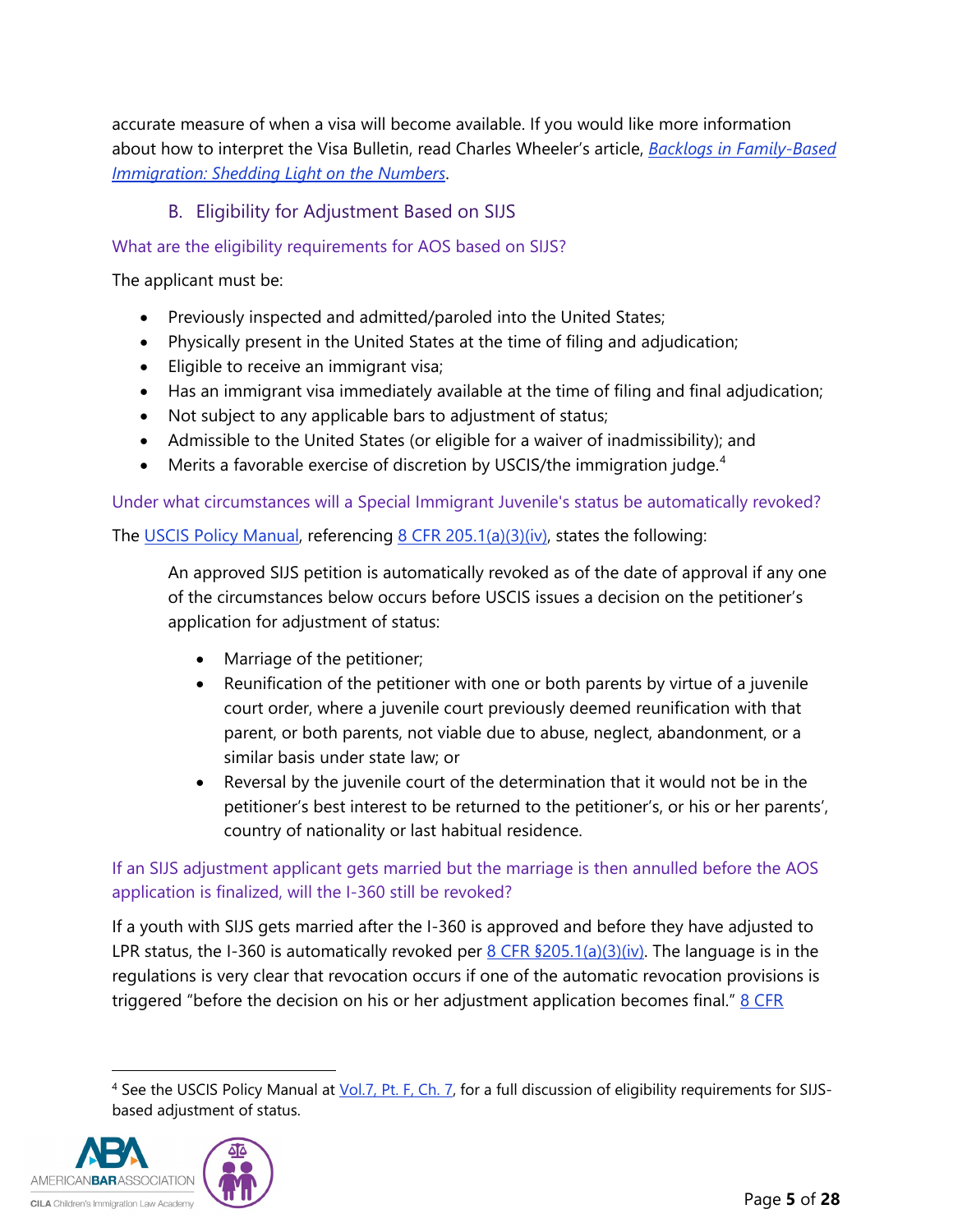$\S205.1(a)(3)$ . Although the marriage was annulled, the event causing revocation (marriage) still occurred before the adjustment of status application was finalized.

### If a marriage is ruled to be void *ab initio* by a court with a ruling *nunc pro tunc* to the day of the marriage, would that prevent automatic revocation based on marriage?

As mentioned above, marriage after the I-360 is approved is an automatic revocation provision per [8 CFR §205.1\(a\)\(3\)\(iv\).](https://www.ecfr.gov/cgi-bin/text-idx?SID=a41c8b0b862604b8ec86813d816796bc&mc=true&node=se8.1.205_11&rgn=div8) It is unclear whether the automatic revocation of the petition could be reversed. As a practical matter, USCIS only has knowledge of the marriage, and therefore is only able to revoke the petition when an applicant informs them of it (either on the adjustment application or another petition filed with USCIS). As a court has declared the marriage to be "invalid from the outset" the argument could be made that the client was never married, thereby potentially negating the need to inform USCIS of the marriage.

### What are the consequences if, subsequent to I-360 approval, the child reunited with the parent with whom the juvenile court previously found he could not be reunited?

The USCIS Policy Manual, *Vol. 7, Pt. F, Ch. 7.C.2*, indicates that automatic revocation only occurs when the petitioner is reunified "by virtue of a juvenile court order" with the parent that was previously found to have abused, abandoned, or neglected the youth. Keep in mind that by the time an SIJS beneficiary applies for AOS, they may no longer be under the jurisdiction of the court if jurisdiction over the child terminated based on age. In a similar provision for SIJS eligibility, the USCIS Policy Manual specifically states that the requirement that juvenile court retain jurisdiction does not apply if "juvenile court jurisdiction ended solely because… [t]he petitioner was adopted, or placed in a permanent guardianship; or [t]he petitioner was the subject of a valid order that was terminated based on age before or after filing the SIJ petition." [Vol. 6, Pt. J, Ch. 2.C.4.](https://www.uscis.gov/policy-manual/volume-6-part-j-chapter-2)

The Policy Manual also indicates, in the same AOS provision, that USCIS can revoke a petition for "good and sufficient cause," citing  $INA \$ § 205 and  $8$  CFR § 205.2(a). The example listed in the Policy Manual is a situation where "the record contains evidence or information that directly and substantively conflicts with the evidence or information that was the basis for petitioner's eligibility for SIJ classification." Thus, the reunification could be a reason for USCIS to revoke upon notice, but it would be unlikely, and highly predicated on the specific facts of the case.

# C. Other Related Questions

### <span id="page-5-0"></span>If, under [INA § 245\(h\),](https://uscode.house.gov/view.xhtml?req=granuleid:USC-prelim-title8-section1255&num=0&edition=prelim) a youth with SIJS is classified as paroled, can that parole status be used to apply for an Employment Authorization Document (EAD)?

According to the AOS statue, applicants are deemed paroled "for the purposes of adjustment of status."  $8$  CFR  $\frac{6}{5}$  [274a.12\(c\)\(11\)](https://www.ecfr.gov/cgi-bin/text-idx?SID=a41c8b0b862604b8ec86813d816796bc&mc=true&node=se8.1.274a_112&rgn=div8) allows people who have been paroled into the United States temporarily for emergency reasons, urgent humanitarian reasons, or significant public benefit to apply for employment authorization. Practitioner experience over the last few years has indicated that approvals for EADs under the (c)(11) category are the exception, rather than the

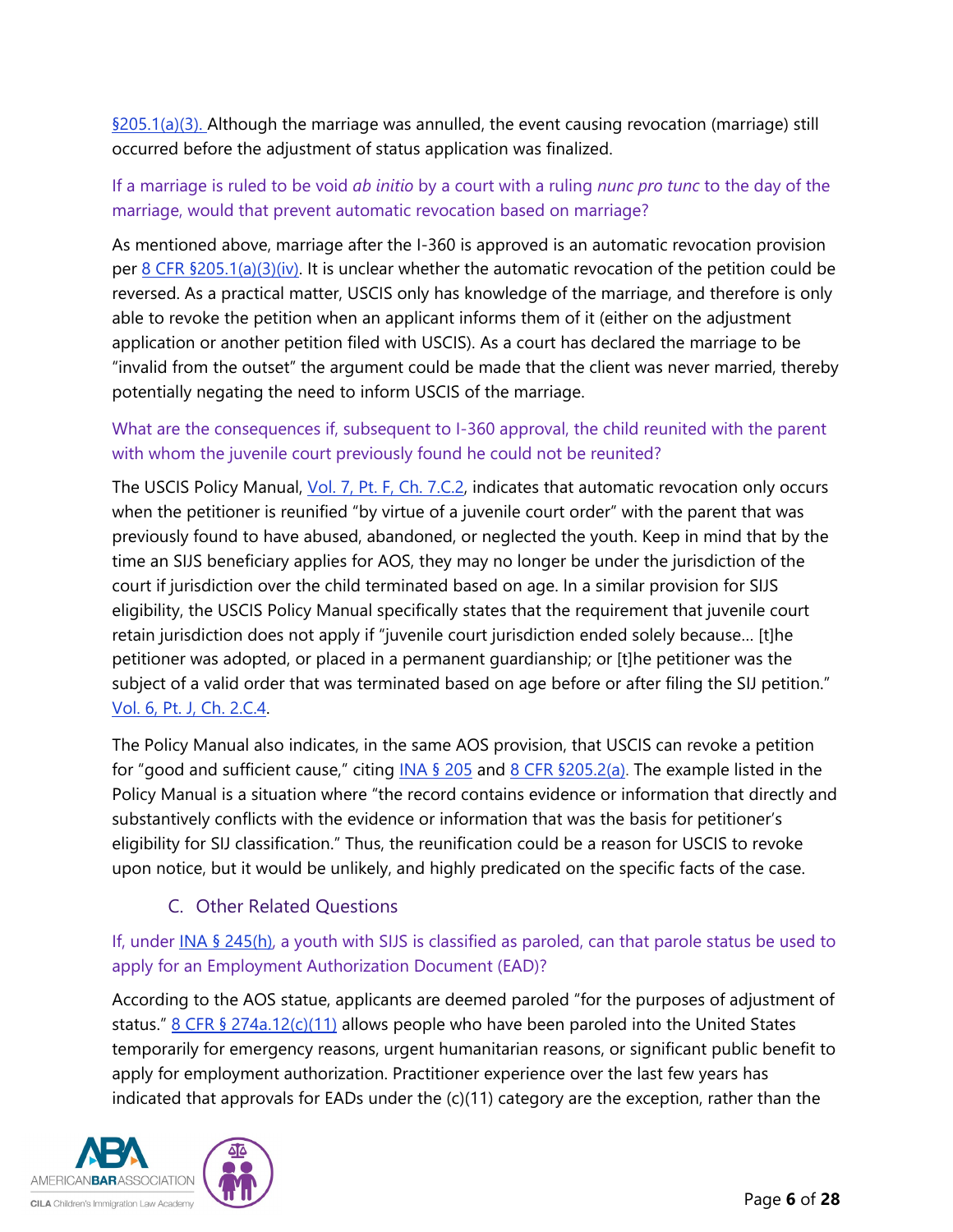rule. USCIS has generally argued that [INA § 245\(h\)](https://uscode.house.gov/view.xhtml?req=granuleid:USC-prelim-title8-section1255&num=0&edition=prelim) implies that youth with SIJS are paroled **only** for the purposes of adjustment of status. A federal district court in Missouri recently [disagreed](https://www.law360.com/articles/1354585) with USCIS and found that USCIS was reading the word "only" into the statute improperly. The court found that Congress intended SIJS to be a humanitarian status and left out the word "only" in the language of the statute so that those with SIJS could be paroled for additional purposes. The court indicated that this question was an issue of first impression, and there is no other case law from other jurisdiction that speaks to SIJS parole for EAD purposes. Therefore, it is unclear to us how USCIS will address this issue going forward.

### Should a Form I-131, Application for Travel Document, be filed for an individual with SIJS with an adjustment pending, and if so, do they need to pay the filing fee?

If the SIJS beneficiary is in removal proceedings, a Travel Document should not be sought. USCIS [Policy Memoranda](https://www.uscis.gov/sites/default/files/USCIS/Laws/Memoranda/2011/April/issuance-advance-parole.pdf) and the [Adjudicator's Field Manual](https://www.uscis.gov/sites/default/files/document/policy-manual-afm/afm54-external.pdf)<sup>[5](#page-6-0)</sup> indicate that USCIS will not issue travel documents or advance parole to adjustment applicants that are in removal proceedings. For applicants adjusting before USCIS (and therefore not in removal proceedings), the application fee for the I-485 must have been paid to receive a Travel Document. Even if a fee waiver was requested and approved for the I-485, a filing fee for the I-131 is required, according to the [instructions for the Form I-912,](https://www.uscis.gov/sites/default/files/document/forms/i-912instr.pdf) Request for Fee Waiver. Information regarding the filing fee for the travel document and advance parole is found on the [USCIS website.](https://www.uscis.gov/i-131)

## What additional steps need to be taken if a child receives their SIJS-based LPR card before the age of 14?

If a child receives Lawful Permanent Residence (green card) before turning 14 years old, a new LPR card must be requested after turning 14 using Form I-90. The regulation at 8 CFR [§264.5\(b\)\(8\)](https://www.ecfr.gov/cgi-bin/text-idx?SID=a41c8b0b862604b8ec86813d816796bc&mc=true&node=se8.1.264_15&rgn=div8) states "[a] permanent resident shall apply for a replacement Permanent Resident Card . . . [w]hen the bearer of the card reaches the age of 14 years, unless the existing card will expire prior to the bearer's 16th birthday . . . ."

### If an adjustment of status application is denied by USCIS, will an immigration judge be able to consider the application *de novo*?

Although  $8$  CFR § [1245.2\(a\)\(5\)\(ii\)](https://www.ecfr.gov/cgi-bin/text-idx?SID=a41c8b0b862604b8ec86813d816796bc&mc=true&node=se8.1.1245_12&rgn=div8) indicates that if an adjustment application is denied by USCIS the applicant can renew their adjustment application in court, there is no clear guidance in the INA or the regulations as to the standard under which the immigration judge reviews that application. There is a reference in a case from a Federal District Court in Houston that indicates "the immigration judge has exclusive authority to consider the application under 8 U.S.C. § 1255 **de novo**." *Hinojosa v. U.S. Dep't of Justice*, CIV.A. H-10-437, 2010 WL 5419046, at \*5 (S.D. Tex. Dec. 23, 2010) (citing 8 C.F.R. § 1240.11(a), 1245.2(a)(5)(ii); *Cardoso v. Reno*, 216 F.3d 512, 518

<span id="page-6-0"></span><sup>5</sup> The Adjudicator's Field Manual (AFM) was the precursor to the USCIS Policy Manual. USCIS has not fully updated all portions of their Policy Manual and link to relevant portions of the AFM when a section is not updated. See [USCIS Policy Manual, Vol.11, Pt. E](https://www.uscis.gov/policy-manual/volume-11-part-e) as the relevant example.



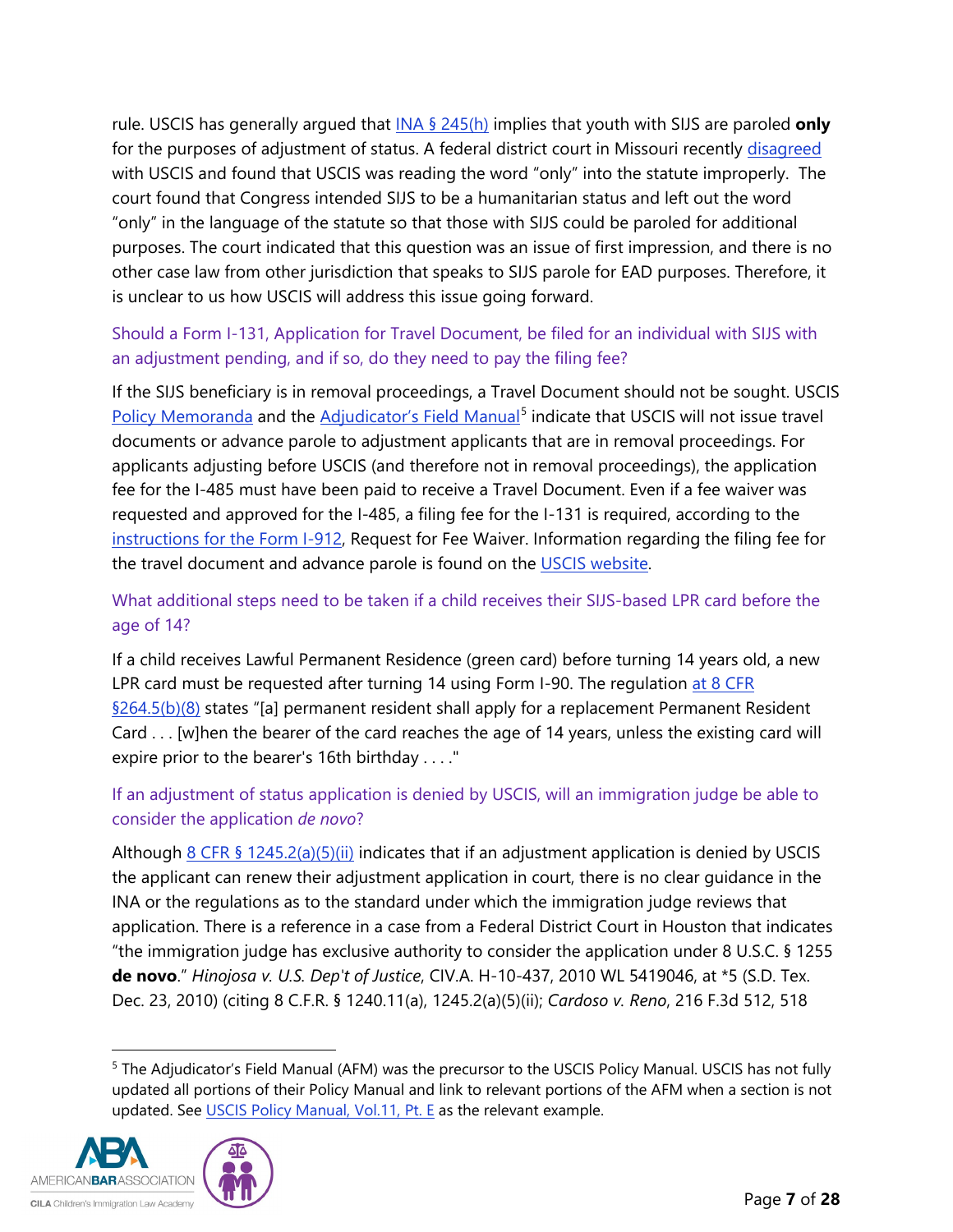(5th Cir. 2000)) [emphasis added]. It can be assumed that the applicant, who is now the respondent in removal proceedings, will submit a new I-485 adjustment application, which should then be considered by the immigration judge. However, the OPLA attorney could always submit evidence from the A file as to why USCIS denied the original adjustment application.

Another unknown is whether and how an applicant whose adjustment was denied by USCIS will be able to seek review in removal proceedings if they had never been in removal proceedings. Under the Trump administration, there [was a memo that required](https://www.uscis.gov/sites/default/files/USCIS/Laws/Memoranda/2018/2018-06-28-PM-602-0050.1-Guidance-for-Referral-of-Cases-and-Issuance-of-NTA.pdf) USCIS to issue a notice to appear (NTA) in all cases denied by USCIS, where the applicant did not have underlying immigration status. This memo has since been rescinded by the Biden administration, and the [2011 memo regarding NTA issuance](https://www.uscis.gov/sites/default/files/document/memos/NTA%20PM%20(Approved%20as%20final%2011-7-11).pdf) is back in place. It is not clear under the 2011 memo whether an I-485 adjustment application based on SIJS denied by USCIS would be automatically referred to immigration court.

### If an I-360 and I-485 were inadvertently filed concurrently with USCIS for a client in removal proceedings, will USCIS still consider the I-360? What happens to the I-485?

USCIS should still adjudicate the I-360, but the I-485 will likely be administratively closed because USCIS does not have jurisdiction over the adjustment of status application if the applicant is still in removal proceedings.  $8$  CFR  $$245.2(a)(1)$ .

### If a client has an approved SIJS petition, is it possible to deny the charge of removability while taking pleadings (either written or during a master calendar hearing)?

For a child whose NTA charges them as being present in the United States without admission or parole, it is DHS's burden to prove alienage in removal proceedings.  $[NA \frac{6240(c)(3)(A)}{8 \text{ CFR}}]$ [§1240.8\(c\).](https://www.ecfr.gov/cgi-bin/text-idx?SID=494541aee98dfabcd51a8c3d3b275eac&mc=true&node=se8.1.1240_18&rgn=div8) Evidence of foreign birth, if lawfully obtained, creates a presumption of alienage. *Matter of Hines*, 24 I&N Dec. 544, 546 (BIA 2008). Once alienage is established, the burden then shifts to the "respondent" to prove that they are "clearly and beyond a doubt entitled to be admitted to the United States and [are] not inadmissible as charged."  $8$  CFR  $$1240.8(c)$ .

Advocates have inquired as to whether the parole individuals with SIJS receive under [INA §](https://uscode.house.gov/view.xhtml?req=granuleid:USC-prelim-title8-section1255&num=0&edition=prelim)  [245\(h\)](https://uscode.house.gov/view.xhtml?req=granuleid:USC-prelim-title8-section1255&num=0&edition=prelim) makes them "no longer inadmissible." Previously, DHS has taken the position that the parole granted by [INA § 245\(h\)](https://uscode.house.gov/view.xhtml?req=granuleid:USC-prelim-title8-section1255&num=0&edition=prelim) is only available when the person is actually adjusting their status. However, as discussed above (*supra* Section I.C.), at least one federal district court has found that DHS is reading the word "only" into the statute, and that the parole can be used for other purposes.

# <span id="page-7-0"></span>II. Where to adjudicate, USCIS or EOIR?

### Who has jurisdiction over a client's application for adjustment of status?

Generally, if a person is in removal proceedings, only EOIR has jurisdiction to adjudicate their adjustment application.  $8$  CFR  $\frac{6}{5}$  [1245.2\(a\).](https://www.ecfr.gov/cgi-bin/text-idx?&node=se8.1.1245_12) The exception to this rule is if the individual's NTA indicates they are an arriving alien. USCIS has jurisdiction over adjustment applications for

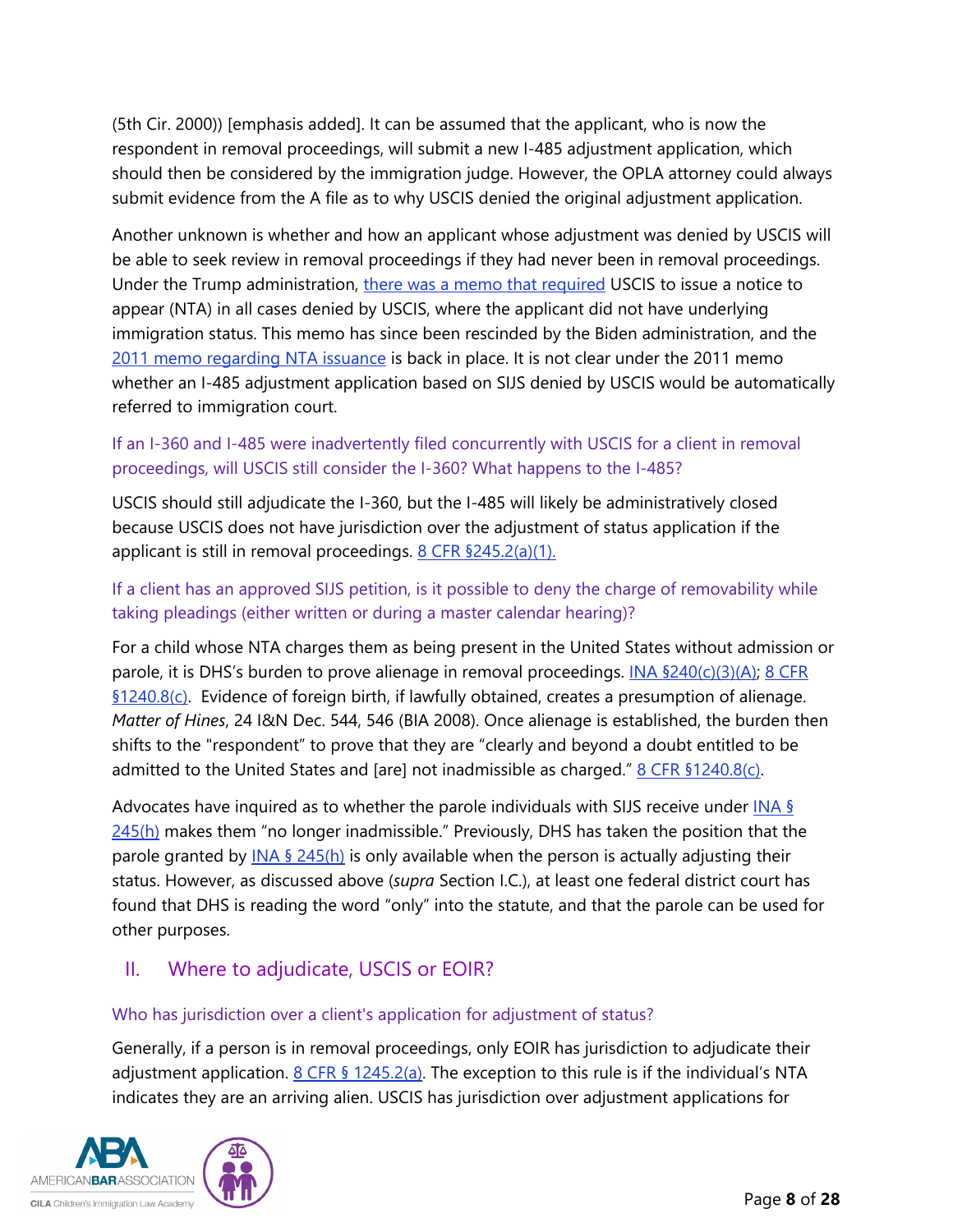arriving aliens, even if they are in removal proceedings. If a person is not in removal proceedings, or their proceedings have been terminated or dismissed, the adjustment application should be filed with USCIS.

### What is the benefit of adjudicating adjustment of status before USCIS rather than in immigration court, if termination or dismissal of immigration court proceedings is possible?

The first, and possibly most significant, advantage is that the adjudication process in front of USCIS is intended to be non-adversarial. This same argument forms the basis for the TVPRA provision that allows children who are given the designation of unaccompanied to have their asylum applications adjudicated by the USCIS Asylum Office. There is not often an interview at USCIS for adjustment based on SIJS. In addition, it depends on the facts of your case, but there may be times when adjudication is faster at USCIS than with your assigned immigration judge.<sup>[6](#page-8-0)</sup>

### What is the benefit of filing the I-360 and I-485 concurrently for clients who are eligible to do that?

If the visa bulletin lists the client's country as current in the EB-4 category, it may be wise to file the SIJS petition and the adjustment application at the same time. If you have concerns about your client's admissibility; however, you will need to factor that into a decision to file concurrently. For example, a client with a recent arrest or conviction may be better suited by putting off consideration of their admissibility until they have had time for the criminal matter to be resolved and/or to show rehabilitation. Filing concurrently allows the process to go faster, as the practitioner does not have to wait for the approval of the I-360 to reach them before filing the I-485. [USCIS says:](https://www.uscis.gov/green-card/green-card-processes-and-procedures/concurrent-filing-of-form-i-485) "[w]hen adjudicating concurrent filings, we determine the eligibility for the immigrant visa petition first. If a visa number remains available for the immigrant classification and your Form I-485 is approvable (which in certain cases requires an interview), we will generally consider the adjustment application at the same time. We will mail separate decision notices for both forms." Filing concurrently allows your client to file an application for EAD with the I-485 sooner than if the application was filed after the I-360 approval.

### For cases that were administratively closed by an immigration judge before the Attorney General issued *Matter of Castro Tum*, can a client seek adjudication of the AOS application at USCIS?

*Matter of Castro-Tum*, 27 I&N Dec. 271 (A.G. 2018), was recently overruled by Attorney General Garland in *Matter of Cruz-Valdez*[, 28 I&N Dec. 326 \(A.G. 2021\).](https://www.justice.gov/eoir/page/file/1412451/download) Administrative closure is a form of docket management that immigration judges have used for decades. Under *Matter of Avetisyan* and *Matter of W-Y-U-*, cases where the respondent was waiting for USCIS to

<span id="page-8-0"></span><sup>6</sup> For information on the current immigration court backlog, see the following: "The State of the Immigration Courts: Trump Leaves Biden 1.3 Million Case Backlog in Immigration Courts," TRAC Immigration (Jan. 19, 2021), [https://trac.syr.edu/immigration/reports/637/.](https://trac.syr.edu/immigration/reports/637/) "Judge Dana Marks On How The Biden Administration Can Address Immigration Backlogs," NPR Morning Edition (Mar. 26, 2021), https://www.npr.org/2021/03/26/981486753/judge-dana-marks-on-how-the-biden-administration-canaddress-immigration-backlog

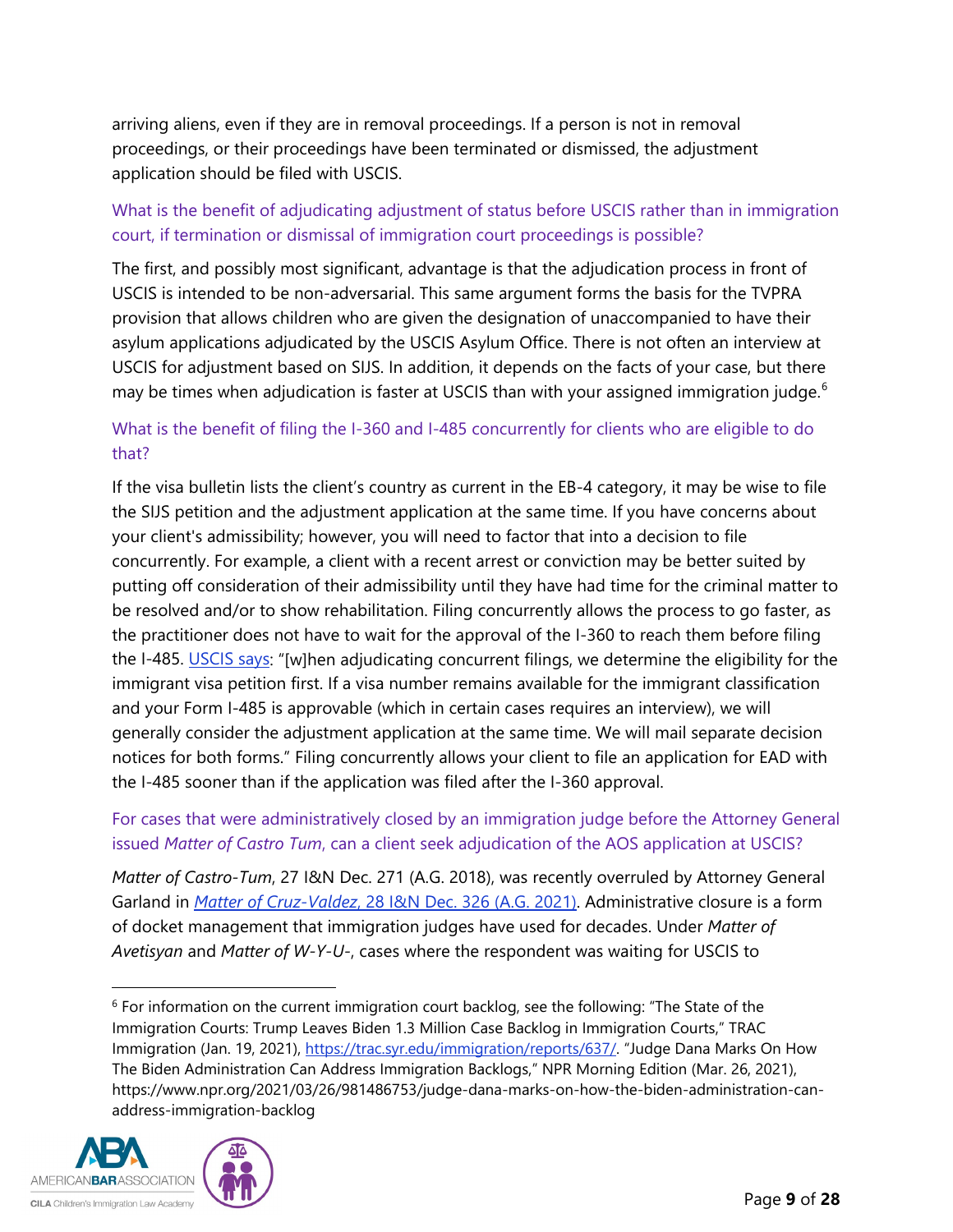adjudicate an application or where the respondent had been granted deferred action, for example, could be granted administrative closure so that immigration judge's calendars and dockets were free to concentrate on other, more pressing cases. In *Matter of Castro-Tum*, former Attorney General Sessions determined that immigration judges lack general authority to administratively close cases. *Matter of Cruz-Valdez* overruled *Matter of Castro-Tum* and indicated that *Matter of Avetisyan* and *Matter of W-Y-U-* set the standard for when an immigration judge can use administrative closure.

It should be noted, for those cases administratively closed prior to *Matter of Castro-Tum*, that the cases were not dismissed, and the client is still in removal proceedings.  $8$  CFR  $$1245.2(a)(1)(i)$ awards the immigration judge (IJ) exclusive jurisdiction over an application to adjust status (Form I-485) when removal proceedings have been initiated (except for arriving aliens). The immigration court still has jurisdiction over an application for adjustment, even when a case has been administratively closed.

CILA is aware of situations where adjustment applications were approved by USCIS when the removal proceedings were administratively closed by the immigration judge. This is an error on USCIS's part and although the client may have received a "green card," they should not have. The green card could be rescinded because it was issued in error or cause a procedural mess for your client down the line, especially if the immigration judge declines to dismiss or terminate removal proceedings. For a detailed description of the consequences of adjusting in front of USCIS while removal proceedings are still open, see this [CILA resource.](https://cilacademy.org/2019/02/08/adjusting-without-jurisdiction-a-cautionary-tale/) The best course of action is to get the case re-calendared and request dismissal of the Notice to Appear as a matter of prosecutorial discretion from the ICE OPLA or seek a joint motion to dismiss the proceedings. ICE recently released Interim Guidance to OPLA Attorneys Regarding Civil Immigration [Enforcement and Removal Policies and Priorities,](https://www.ice.gov/doclib/about/offices/opla/OPLA-immigration-enforcement_interim-guidance.pdf) which lists children who are prima facie eligible for SIJS as an example of circumstances in which prosecutorial discretion may be warranted.

#### Is there a procedural distinction between a "motion to dismiss" and a "motion to terminate"?

Yes. A motion to terminate is a request submitted to the court by the respondent because the NTA is either substantively or procedurally defective.<sup>[7](#page-9-0)</sup> ICE OPLA can file a motion to dismiss to seek dismissal of the charge(s) due to one of the grounds listed under  $8$  CFR  $$239.2(a)$ , including if the respondent is not deportable or admissible under immigration laws, or if continuation of

<span id="page-9-0"></span>https://www.americanimmigrationcouncil.org/sites/default/files/practice\_advisory/notices\_to\_appear\_prac tice\_advisory.pdf



<sup>7</sup> For a more in-depth discussion of motions to terminate, *see* "Notices to Appear: Legal Challenges and Strategies," American Immigration Council (February 27, 2019)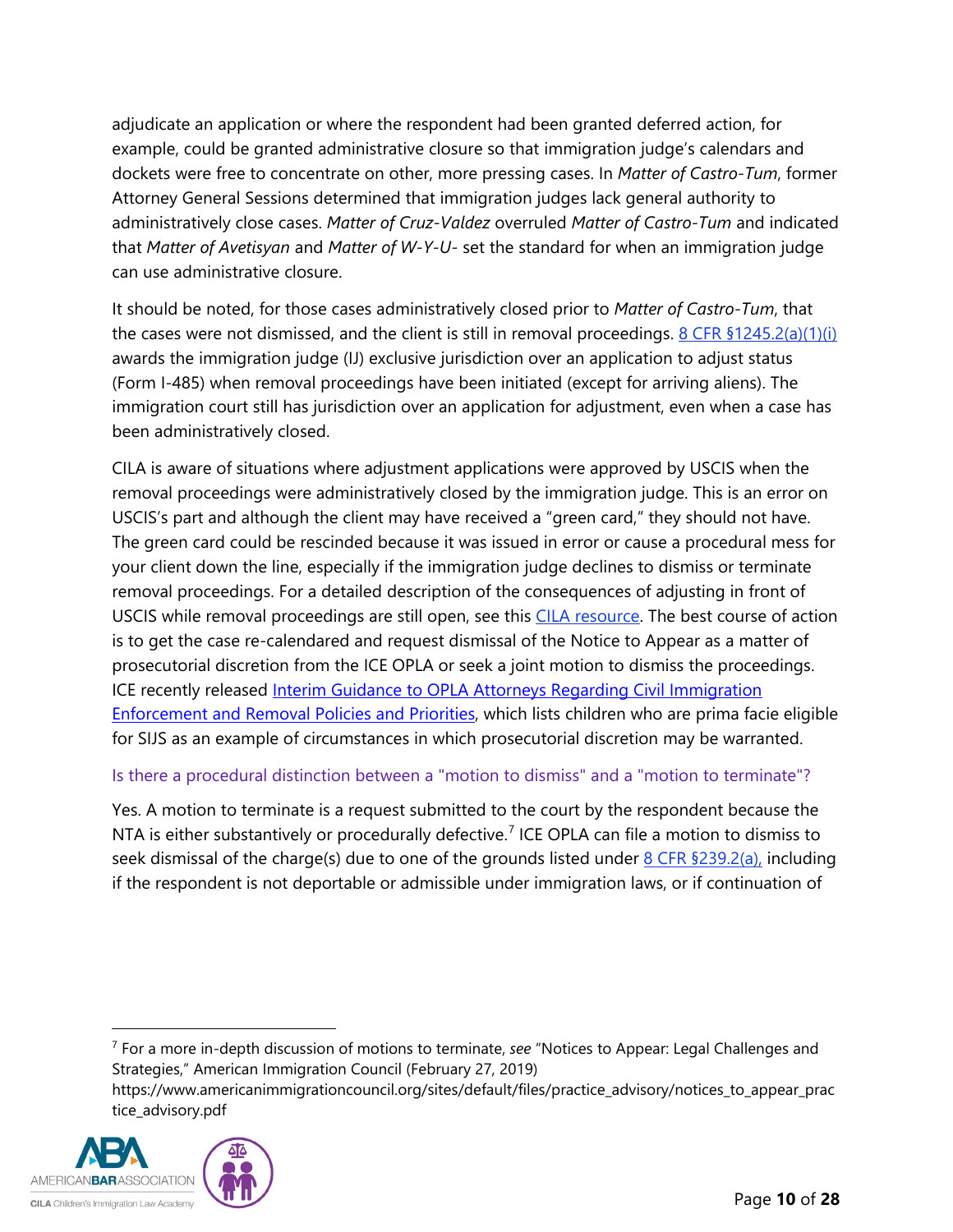the case is no longer in the government's best interest. A motion to dismiss can be filed jointly with the respondent. $8$ 

#### If a client has an *in absentia* removal order, when is the most appropriate time to seek a motion to reopen and dismiss or a motion to reopen and recalendar?

INA § [240\(b\)\(5\)\(C\)](https://uscode.house.gov/view.xhtml?req=granuleid:USC-prelim-title8-section1229a&num=0&edition=prelim) indicates that there are two ways to reopen an *in absentia* removal order. First, if it has been less than 180 days since the immigration judge ordered the *in absentia* removal, it can be reopened by showing exceptional circumstances caused the client to fail to appear in court. If it has been more than 180 days, a motion to reopen can be filed if it can be shown that the client did not receive notice as required and that the failure to appear was through no fault of the client.  $INA \$   $(240(b)(5)(C)(ii)$ . These parameters are different if an order was not *in absentia*, and a removal order was issued after a hearing.<sup>[9](#page-10-1)</sup>

Motions to reopen removal orders, not received *in absentia,* are limited in time and number. There is only one chance to file a motion to reopen and it must be filed within 90 days after the order from the immigration judge. [8 CFR §1003.23\(b\)\(1\).](https://www.ecfr.gov/cgi-bin/text-idx?SID=77e60dfe5cfd2a9443a1bc2ffa832b3c&mc=true&node=se8.1.1003_123&rgn=div8) If the 90-day time limit has run to submit a motion to reopen, it must instead be sought as a joint motion with DHS or through the immigration judge's *sua sponte* authority. Per the same regulations mentioned above, DHS is not limited by time or number of motions. Earlier in 2021, new regulations went into effect limiting a judge's ability to reopen a case *sua sponte*. However, these regulations were [enjoined](https://asistahelp.org/national-injunction-granted-blocking-harmful-doj-rule/)  [in March 2021.](https://asistahelp.org/national-injunction-granted-blocking-harmful-doj-rule/) Whether you are seeking a joint motion with DHS or a motion directly to the immigration judge asking them to exercise their *sua sponte* authority, it is best practice to have relief available (i.e. priority date current so client can adjust of status) before seeking reopening. Having relief available makes the motion stronger and will prevent the case going through the same hurdles of having to seek continuances and ward off another removal order.

#### What arguments and reasoning should be included in the motion to reopen?

There are many considerations when seeking a motion to reopen, such as type of order, whether final or *in absentia*, and statutory deadlines. In general, a motion to reopen must "state the new facts that will be proven at a hearing to be held if the motion is granted," and "be supported by affidavits or other evidentiary material." INA § [240\(c\)\(7\)\(B\);](https://uscode.house.gov/view.xhtml?req=granuleid:USC-prelim-title8-section1229a&num=0&edition=prelim) 8 C.F.R. § 1003.23(b)(3); 8 C.F.R. § 1003.2(c)(1). For an *in absentia* order, evidence of a lack of notice and that the failure to appear was not the fault of your client should be included. If the client is a child or was at the time of the *in absentia* order, in addition to other pertinent evidence, it can be useful to include an affidavit from the parent, sponsor, or other relevant caretaker attesting to not having received

<span id="page-10-1"></span><span id="page-10-0"></span><sup>&</sup>lt;sup>9</sup>CILA is aware that clients have received removal orders despite pending SIJ applications due to the fast pace of proceedings in recent years coupled with the Attorney General decisions and EOIR policy memos that have limited or increased the burden for continuances and/or administrative closure.



<sup>8</sup> *See* "Exercising Prosecutorial Discretion to Dismiss Adjustment Cases," William J. Howard, U.S. Immigration & Customs Enforcement (Oct. 6, 2005). https://www.ice.gov/doclib/foia/prosecutorialdiscretion/pd-dismiss-adjustment-cases.pdf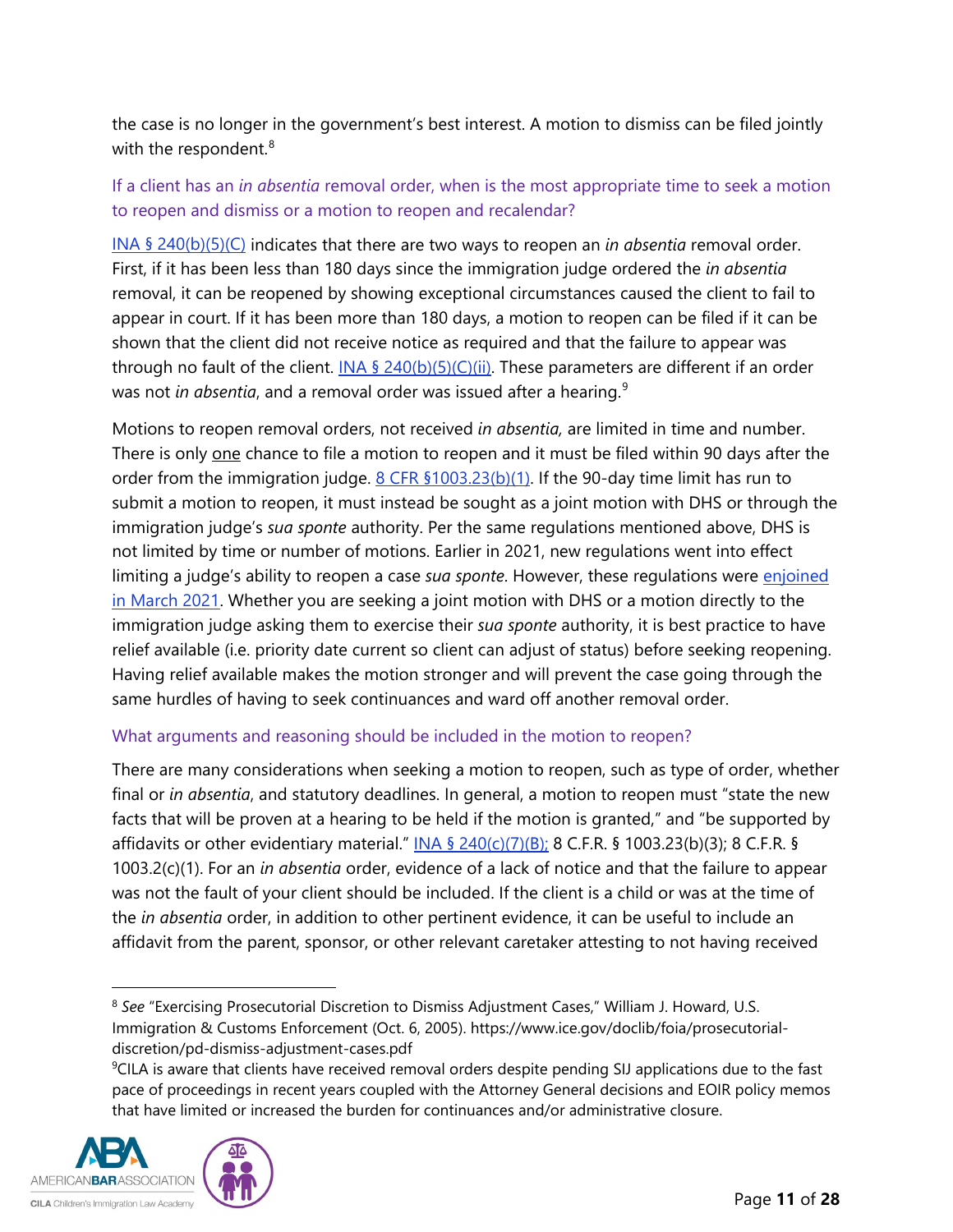the notice and showing that the child was under their care and supervision at the time and therefore could not have appeared in court without their assistance and cooperation.

Practitioners whose client's removal order resulted from a hearing at which they were present are most likely to be seeking a motion to reopen sought jointly with DHS or *sua sponte* before the immigration judge. In both of these cases, as they are discretionary, it is important to include evidence of the relief for which the client is now eligible and evidence of positive equities in favor of the client.

Another argument that can be made is that equitable tolling applies. Equitable tolling is a common law principle that allows for an extension of non-jurisdictional filing deadlines if the respondent acted diligently in pursuing their rights but are nonetheless prevented from timely filing by some extraordinary circumstance.<sup>[10](#page-11-0)</sup> A commonly used scenario for equitable tolling is the necessity of waiting for a visa number to come available before becoming eligible to adjust status, as long as the client, and their practitioner, is diligent in pursuing reopening and preparing the application to adjust as soon as the priority date is current.

# What impact does a pending asylum application have on an application for adjustment based on SIJS in removal proceedings?

A [2005 ICE memo](https://www.ice.gov/doclib/foia/prosecutorial-discretion/pd-dismiss-adjustment-cases.pdf) lists a pending asylum application as one of the reasons for ICE OPLA to not exercise prosecutorial discretion. If an SIJS adjustment applicant with a pending asylum application wishes to have their case dismissed so as to adjust in front of USCIS, they often need the ICE OPLA to exercise their discretion and agree to join a joint motion to dismiss. However, as a practical matter, we do not know whether immigration judges are requiring withdrawal of asylum applications to grant a motion to dismiss. It is unclear what happens to the asylum application, procedurally, once the immigration case is closed.

# If a client is pursuing both SIJS and asylum and ultimately the asylum application is withdrawn and the case is dismissed by the immigration judge, is the client foreclosed from applying for asylum subsequently?

INA  $\S 208(a)(2)(C)$  $\S 208(a)(2)(C)$  indicates that a previously denied asylum application is a bar to applying for asylum. However, as it is not a denial, withdrawing an asylum application that was pending either with the immigration court or at the asylum office does not mean that the client will no longer be able to apply for asylum. Once an asylum application has been withdrawn, it can be re-filed as long as the one-year deadline does not apply, either because the client retains their unaccompanied child status, it has been less than one year from entry, or there are exceptional circumstances, including a change in country conditions.  $INA \$ §§ [208\(a\)\(2\)\(B\), \(D\), & \(E\).](https://uscode.house.gov/view.xhtml?req=granuleid:USC-prelim-title8-section1158&num=0&edition=prelim)

<sup>10</sup> *See, e.g., Holland v. Florida*, 560 U.S. 631 (2010).

<span id="page-11-0"></span>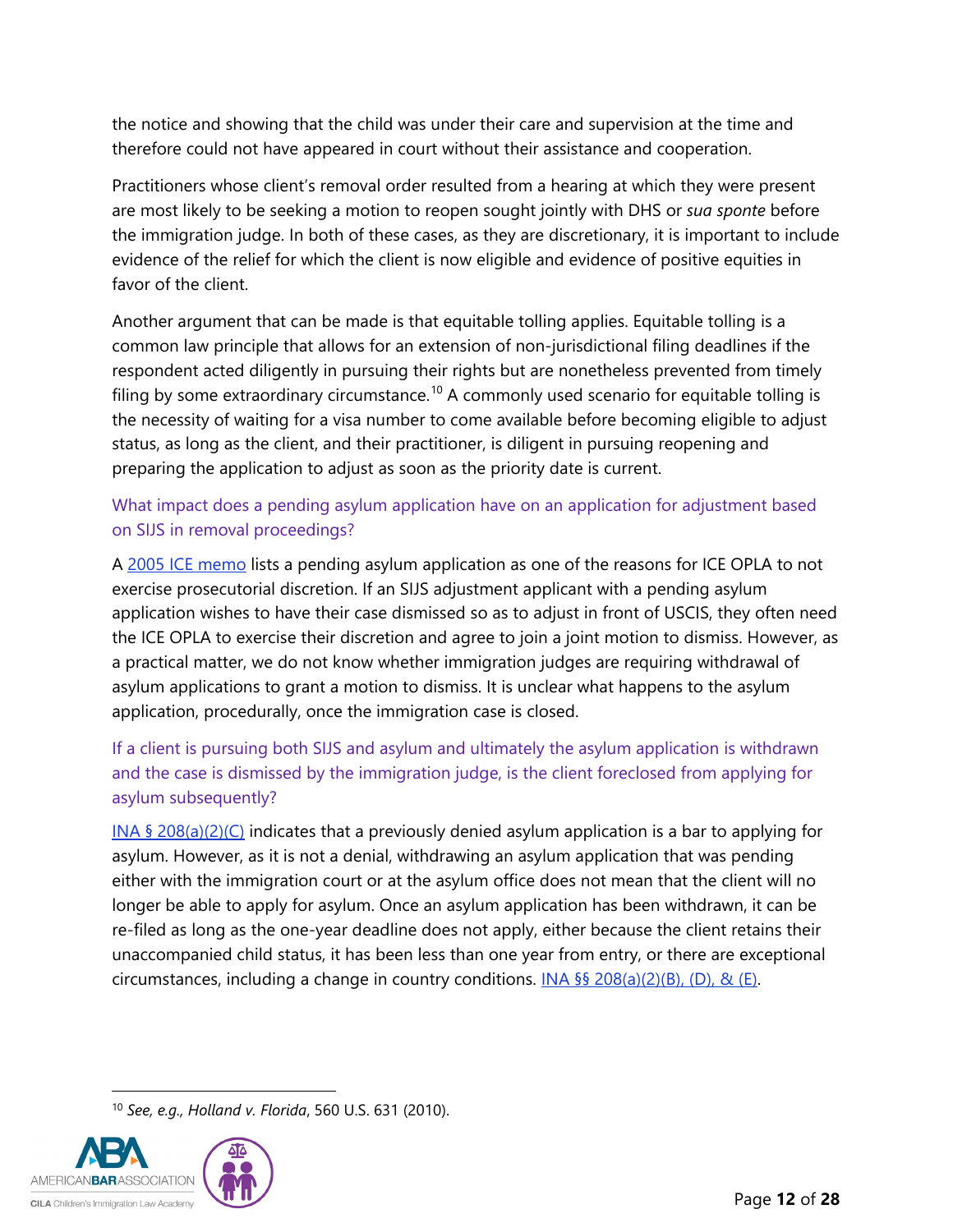## What is the best way to communicate, and negotiate, with ICE OPLA regarding issues such as prosecutorial discretion and joint motions to dismiss?

As with many situations in immigration matters, persistence is key. Practitioners can call, email, or send a letter to the relevant ICE OPLA office. [Dedicated email addresses](https://www.ice.gov/about-ice/opla/prosecutorial-discretion) have been created for prosecutorial discretion requests under the recent ICE OPLA Interim Guidance. CILA also recommends reaching out the local AILA ICE liaison to ask for more tips and surveying practitioners in the area as to what has been successful for them. The local AILA chapter may have a list of the email addresses for the Assistant Chief Counsels, or at least the general duty attorney email address, or you can call and leave a message on their voicemail.

### If a client has a removal order, which agency has jurisdiction over the adjustment application, EOIR or USCIS? Does it matter if the removal order has been executed or not?

[8 CFR §1245.2\(a\)\(1\)\(i\)](https://www.ecfr.gov/cgi-bin/text-idx?SID=52fe3fdc9c9c6d233efc54bafb5ce3d8&mc=true&node=se8.1.1245_12&rgn=div8) awards the immigration judge exclusive jurisdiction over the application to adjust status when removal proceedings have been initiated (except for arriving aliens). Therefore, if a client has an unexecuted removal order, removal proceedings need to be reopened in front of the immigration judge, as discussed above. However, if the removal order has been executed, there are two common scenarios: first, the client has been deported and is currently outside the United States, or second, the client has been deported and has re-entered the United States (usually without permission).

Until recently, for clients in the first scenario, the Foreign Affairs Manual (FAM) indicated that there was a possibility of consular processing for individuals SIJS. That has now been changed in the FAM: "The Department of State and Related Agencies Appropriations Act, 1998 changed the definition of a Special Immigrant Juvenile (SIJ) and divested consular officers of the authority to issue SIJ visas. Due to this change, since November 26, 1997 SIJ has been an adjustment-only category as reflected in 22 CFR §42.11. Under no circumstances should you issue an SIJ visa." [9](https://fam.state.gov/fam/09FAM/09FAM050205.html)  [FAM 502.5-7\(B\).](https://fam.state.gov/fam/09FAM/09FAM050205.html) This guidance makes it clear that consular processing is not an option for SIJS beneficiaries, and therefore USCIS does not have jurisdiction because the person it outside the United States.

In the second scenario, the client is now inadmissible under INA §  $212(a)(9)(C)$ , which is waivable per [INA § 245\(h\)](https://uscode.house.gov/view.xhtml?req=granuleid:USC-prelim-title8-section1255&num=0&edition=prelim) (see the discussion of inadmissibility *infra* at V.B.). The client should be able to adjust in front of USCIS with an I-601 waiver based on humanitarian purposes, family unity, or when it is otherwise in the public interest.  $INA \$   $245(h)(2)(B)$ .

#### If the client has an order of removal, when is the waiver filed?

See above. If the client has an unexecuted order of removal, they are still under the jurisdiction of the immigration court, which means only the immigration judge has jurisdiction to adjudicate the adjustment application. 8 CFR § [1245.2\(a\)\(1\);](https://www.ecfr.gov/cgi-bin/text-idx?SID=52fe3fdc9c9c6d233efc54bafb5ce3d8&mc=true&node=se8.1.1245_12&rgn=div8) [USCIS Policy Manual Vol. 7, Pt. A, Ch. 3.D.](https://www.uscis.gov/policy-manual/volume-7-part-a-chapter-3#footnotelink-18) This requires the case to be reopened in order to adjust, which rescinds the prior removal order. At this point the client no longer has a removal order that needs to be waived.

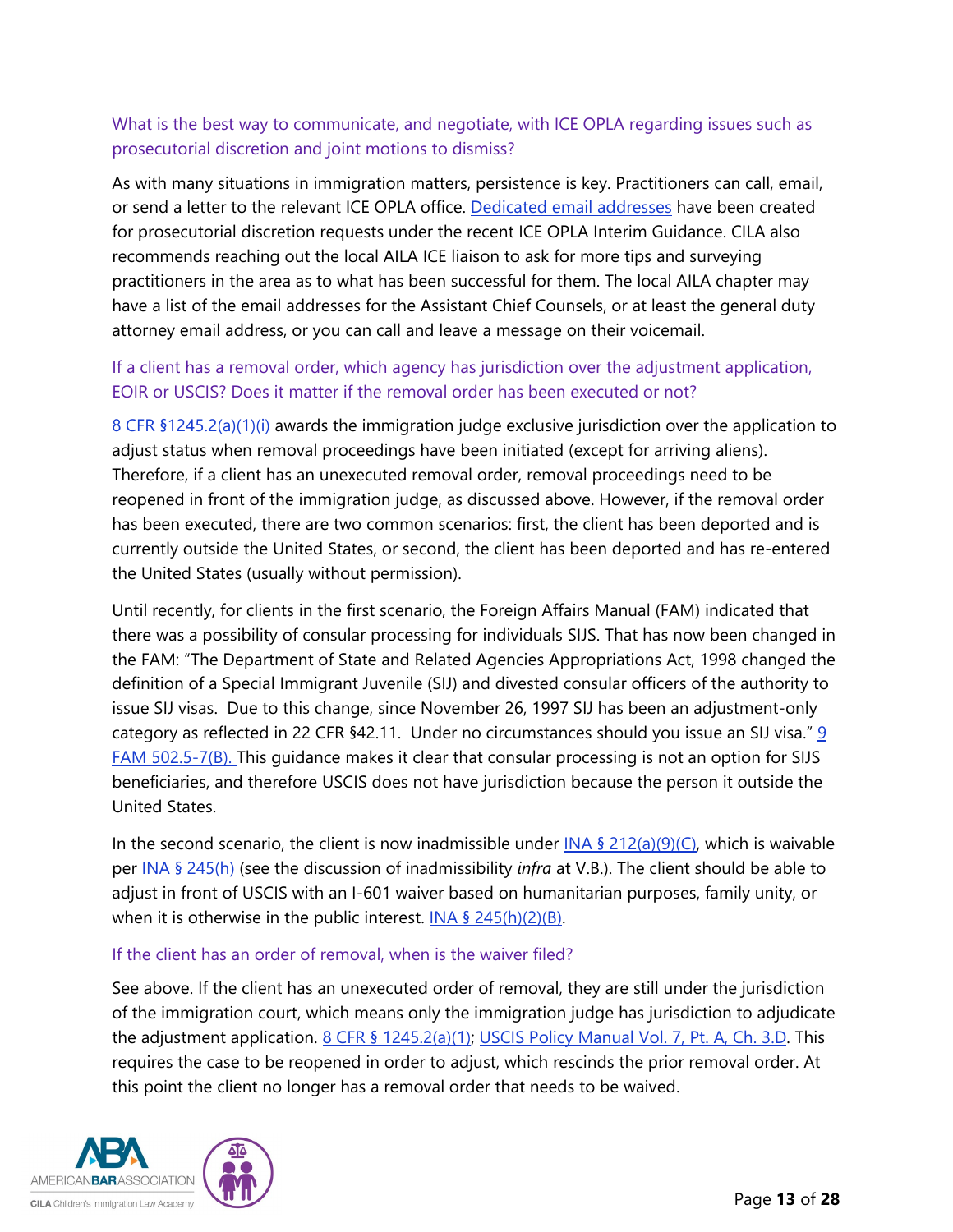However, if a client received a removal order, subsequently left the United States (either through ICE returning them to their home country or through self-deportation), and then returned without permission or inspection, they are now inadmissible under  $\frac{N}{A}$  § [212\(a\)\(9\)\(C\).](https://uscode.house.gov/view.xhtml?req=granuleid:USC-prelim-title8-section1182&num=0&edition=prelim) As their removal order was executed, USCIS has jurisdiction over the application to adjust status, and the I-601 waiver authorized by  $INA \$   $245(h)$  can be filed along with the adjustment application.

### What happens if ICE OPLA is unwilling to join a motion to reopen and the immigration judge is unwilling to grant the motion otherwise?

As discussed above, unless a removal order has been executed (the individual left the country), USCIS does not have jurisdiction over the client's adjustment application. It may be best to ask ICE OPLA to join a joint motion to reopen again, as movement on this issue has been reported under the Biden administration. Nevertheless, if that does not work and the immigration judge still refuses to grant a motion to reopen, the client may file a petition for other immigration relief over which USCIS has jurisdiction and can be granted regardless of an outstanding removal order (such as U or T visas, if the client qualifies).

As was also discussed above, if the client is outside the U.S., the Department of State has recently clarified that consular officers cannot issue SIJS immigrant visas.<sup>[11](#page-13-2)</sup> Therefore, the client would need to re-enter the U.S in order to adjust status and become a LPR based on their SIJS status. ICE recently announced revised policy Using a Victim-Centered Approach with [Noncitizen Crime Victims,](https://www.ice.gov/doclib/news/releases/2021/11005.3.pdf) including SIJS beneficiaries, that contemplates the use of parole.

### <span id="page-13-1"></span><span id="page-13-0"></span>III. Court Specific Issues

A. Generally

Is it possible to file an adjustment of status application with the immigration court before the priority date is current?

[8 CFR §1245.2\(a\)\(2\)\(i\)\(A\)](https://www.ecfr.gov/cgi-bin/text-idx?SID=52fe3fdc9c9c6d233efc54bafb5ce3d8&mc=true&node=se8.1.1245_12&rgn=div8) says that an adjustment application cannot be filed until there is a visa number available. If the priority date is not current, you may seek prosecutorial discretion from ICE OPLA to dismiss proceedings or request continuances or administrative closure in immigration court until the priority date is current. It is also important to object to any [scheduling orders](https://cilacademy.org/2020/12/08/strategy-considerations-when-responding-to-scheduling-orders-in-childrens-cases/) the client may receive.

<span id="page-13-2"></span><sup>&</sup>lt;sup>11</sup> "The Department of State and Related Agencies Appropriations Act, 1998 changed the definition of a Special Immigrant Juvenile (SIJ) and divested consular officers of the authority to issue SIJ visas. Due to this change, since November 26, 1997 SIJ has been an adjustment-only category as reflected in 22 CFR §42.11. Under no circumstances should you issue an SIJ visa." 9 FAM 502.5-7(B) Certain Juvenile Court Dependents (CT:VISA-1180; 12-08-2020)

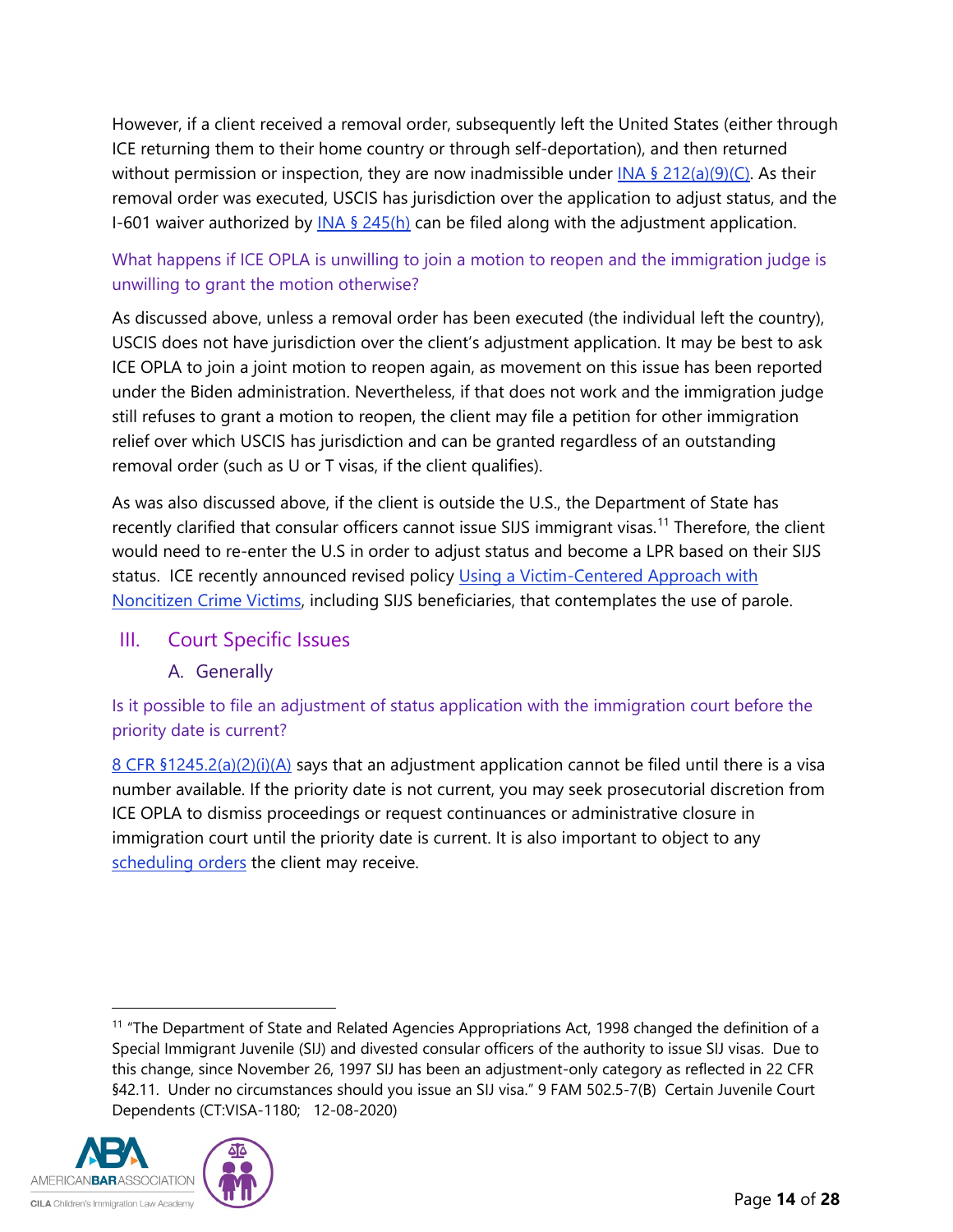### If the priority date is current, can an adjustment application be preemptively filed with the immigration court before a merits hearing is scheduled?

Yes, an adjustment application can be filed before the merits is scheduled, as long as the priority date is current. Given the [number of steps](https://www.uscis.gov/sites/default/files/document/legal-docs/Pre%20Order%20Instructions%20EOIR.pdf) to complete when filing an adjustment of status application in immigration court, it is best to do so as early as possible.

### Can a practitioner ask an immigration judge to adjudicate an adjustment application by submission?

CILA has not found definitive evidence of statutory or regulatory authority for adjudication by submission in immigration courts. [8 CFR §1003.25](https://www.ecfr.gov/cgi-bin/text-idx?SID=52fe3fdc9c9c6d233efc54bafb5ce3d8&mc=true&node=pt8.1.1003&rgn=div5#se8.1.1003_125) gives instructions for stipulated requests for orders and waivers of hearing, but it refers exclusively to orders of removal, not grants of relief. Nevertheless, it appears at least theoretically possible to have an adjustment application adjudicated by submission (which means relying solely on the documentation in the court's file). EOIR's [Immigration Court Practice Manual at 5.10\(x\)](https://www.justice.gov/eoir/eoir-policy-manual/5/10) indicates that motions not specifically authorized can be filed: "[t]he Immigration Court entertains other types of motions as appropriate to the facts and law of each particular case, provided that the motion is timely, is properly filed, is clearly captioned, and complies with the general motion requirements." Several [standing orders](https://www.justice.gov/eoir/page/file/1273386/download) from immigration courts around the country have recommended resolving matters through submission, including grants of relief. Additionally, the recent Interim Guidance [to OPLA Attorneys Regarding Civil Immigration Enforcement and Removal Policies and Priorities](https://www.ice.gov/doclib/about/offices/opla/OPLA-immigration-enforcement_interim-guidance.pdf) encourages ICE OPLA attorneys to join in motions to grant relief. CILA is aware, through requests for technical assistance, that other practitioners have asked for adjudication by submission; however, we do not have any knowledge of the results.

### What happens when the immigration judge, during the adjustment process in immigration court, is questioning whether USCIS correctly approved the I-360?

An immigration judge does not have the authority to review or revoke visa petitions. By creating the Department of Homeland Security (DHS) in the Homeland Security Act of 2002, Congress granted USCIS, through 8 USC 1101(a)(27)(J) and 8 C.F.R. 204.11, the sole authority to review and grant SIJS. Therefore, only USCIS can revoke the I-360. However, the immigration judge may ask the ICE OPLA attorney to request that USCIS review the approved petition, as both ICE and USCIS are agencies of DHS. It may be best to wait and see if ICE OPLA moves forward with a request to USCIS to revoke approval of the I-360 and, if not, to request that the judge move forward with adjudication of the I-485.

### What normally forms the basis of ICE OPLA's cross examination at a merits hearing for adjustment of status based on SIJS?

Generally, ICE OPLA would be able to cross examine a respondent on any of the factors that go into determining eligibility for adjustment based on SIJS, including discretion. As many of the bars and other impediments to adjustment are waived for those with SIJS by  $INA$  § 245(h),

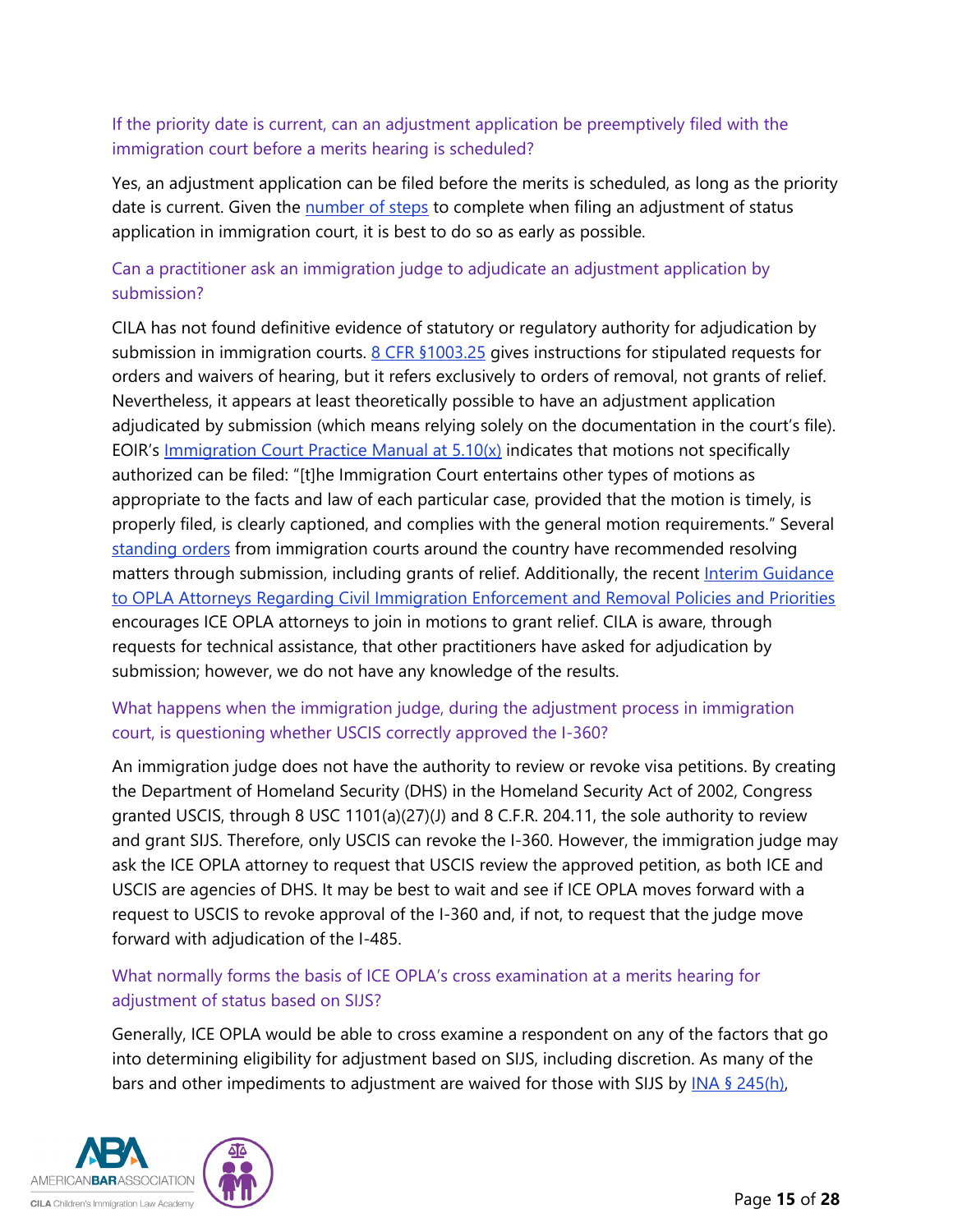practitioners report that ICE OPLA will usually have questions regarding any admissibility issues, real or perceived, which can also go towards discretion.

### Is it required to withdraw an asylum application pending in front of the immigration judge if the client choses to adjust based on SIJS in immigration court?

When a judge grants relief at a merits hearing or grants a motion to dismiss, the written decision (which is often on a standard template from EOIR) has a space to address other relief pending and the judge usually indicates that the application for those forms of relief are withdrawn. Generally, at a merits hearing, it is permissible to put on evidence for multiple forms of relief, should the practitioner believe their client is eligible for them. For example, a practitioner could put forward testimony for an asylum claim, a withholding claim, and a cancellation claim if you feel your client has both potential claims. If the judge decides to grant one form of relief, all the other forms are withdrawn on the order.

### Should we withdraw representation as a matter of regular practice after the immigration court case has been completed, either through dismissal or a grant of adjustment?

If the representation of the client is ending upon their grant of adjustment, it is best practice to withdraw representation after the matter is concluded. Otherwise, it is possible that the practitioner will be served as the attorney of record if the client finds themselves back in removal proceedings at a later date.

### What are the procedures to move an adjustment application currently on file with USCIS to EOIR for adjudication?

It would be unusual to ask for USCIS to refer jurisdiction over an AOS application to EOIR because an application for adjustment should not be filed with USCIS if the applicant is in removal proceedings. However, prior to the retrogression of the EB-4 category in 2016, many practitioners did file concurrent petitions for SIJS and adjustment applications with USCIS for their clients even if they were in removal proceedings. CILA is unaware of an established mechanism to send an application from USCIS to EOIR. EOIR may be able to forward an adjustment of status application to USCIS locally, but it is unclear whether the same procedures apply for USCIS Service Centers. For SIJS adjustment of status, the application is adjudicated at the National Benefits Center. We recommend asking the court administrator.

### Can the denial of an adjustment application in immigration court be appealed, even though it is based on discretion?

Under  $8$  CFR  $$245.2(a)(5)(ii)$  an adjustment application denied by USCIS is not appealable, although the denial is without prejudice so the applicant can submit a new application.  $8 \text{ CFR}$ [§1245.2\(a\)\(5\)\(ii\)](https://www.ecfr.gov/cgi-bin/text-idx?SID=52fe3fdc9c9c6d233efc54bafb5ce3d8&mc=true&node=se8.1.1245_12&rgn=div8) indicates that EOIR is not restrained by this prohibition of appeal. There is a long history of case law that establishes that the BIA can consider adjustment applications and review discretion.  $8$  CFR  $$1003.1(d)(3)(ii)$  indicates that the BIA reviews an immigration judge's discretionary determinations *de novo*.

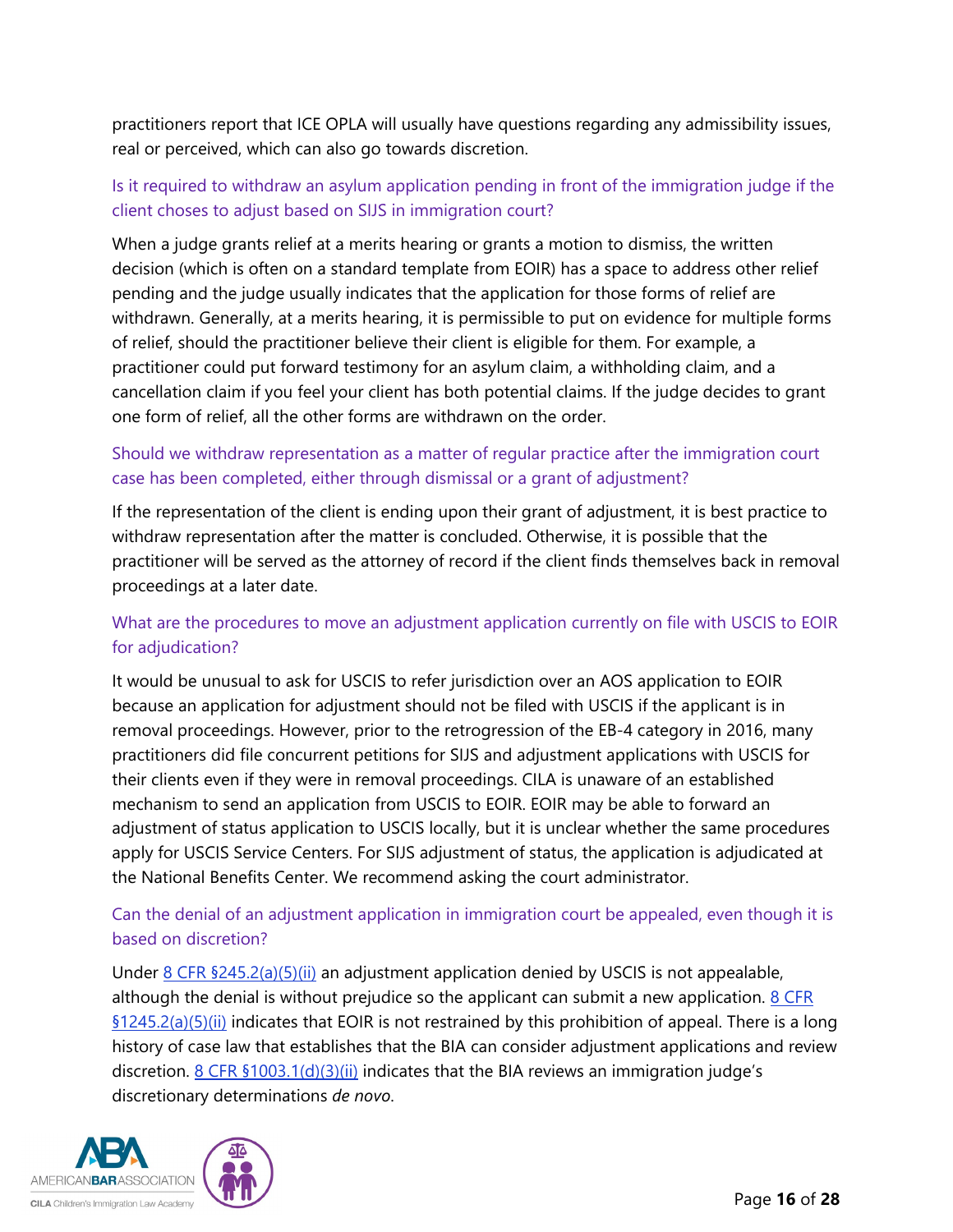What happens when SIJS clients are part of a combined family removal case (sometimes known as riders) for a lead respondent who does not have relief from removal? What happens when the lead respondent and the child have a prior removal order, but no relief for the lead?

If a child respondent/rider is eligible to adjust status based on SIJS, practitioners can request that the case be severed from the parent/lead respondent following the guidelines in [4.21\(b\)](https://www.justice.gov/eoir/eoir-policy-manual/4/21) of the EOIR Policy Manual. If the child respondent/rider was ordered removed along with the lead respondent, a motion to reopen along with a motion for severance can be filed with the BIA or the IJ if the family was removed *in absentia*.

### What can a client do if they were ordered removed by the immigration judge and the case is subsequently pending with the BIA, but now their visa number is current?

A request to remand can be submitted to the BIA. In December 2020, the new rules regarding the appellate procedure, which included remands, became final. They went into effect on January 15, 2021. However, on March 10, 2021 the judge in Centro Legal de *[La Raza et al v. EOIR](https://www.courthousenews.com/judge-likely-to-block-trump-era-changes-to-immigration-court/?amp)  [et al](https://www.courthousenews.com/judge-likely-to-block-trump-era-changes-to-immigration-court/?amp)*,. a case brought in the Northern District of California to challenge the new regulations for the BIA and administrative closure, enjoined the regulations. A motion to remand is subject to the same substantive requirements as a motion to reopen, but it is not subject to the time and numerical restrictions of motions to reopen.<sup>[12](#page-16-1)</sup>

B. Fee waivers

# <span id="page-16-0"></span>Can fees be waived in immigration court, and, if so, what needs to be shown to merit a fee waiver in immigration court.

If you are asking for a fee waiver on a form that is promulgated by DHS (i.e. Form I-485), an immigration judge can waive the fee, at their discretion, as long as DHS would be able to waive the fee. Fees for motions in front of the immigration court can also be waived at the immigration judge's discretion. The **EOIR Policy Manual** indicates that "[t]he request for a fee waiver must be accompanied by a properly executed affidavit or unsworn declaration made pursuant to 28 U.S.C. § 1746, substantiating the filing party's inability to pay the fee."

# Can the EOIR-26 form constitute the unsworn declaration regarding the party's inability to pay?

Generally, the form EOIR 26 is for use at the BIA. The [EOIR Policy](https://www.justice.gov/eoir/eoir-policy-manual/3/3) Manual indicates that in immigration court you should file a motion to request a fee waiver. CILA recommends following the EOIR Practice Manual's guidance on motions at [Ch. 5.2.](https://www.justice.gov/eoir/eoir-policy-manual/5/2) The EOIR practice manual, at Ch.  $3.4$ (d), also requires that "[t]he request for a fee waiver must be accompanied by a properly executed affidavit or unsworn declaration made pursuant to 28 U.S.C. § 1746, substantiating the filing party's inability to pay the fee."

<span id="page-16-1"></span><sup>12</sup> *See Matter of Coelho*, 20 I&N Dec. 464 (BIA 1992); *see infra* for discussion of motions to reopen. *See* BIA Practice Manual 5.8(c) Motions to Remand Limitations found at justice.gov/eoir/eoir-policy-manual/iii/5/8.

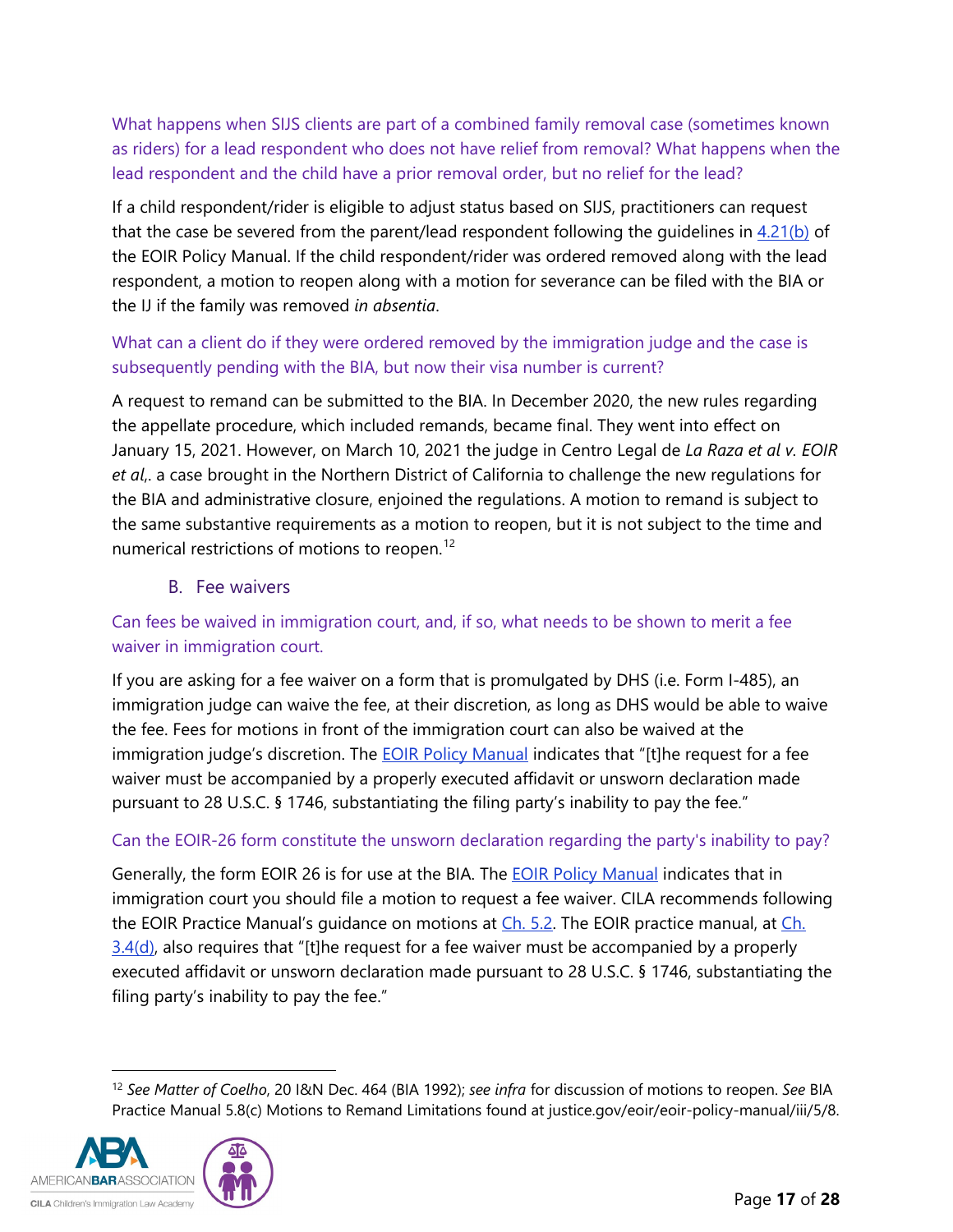# If requesting a fee waiver from the immigration judge, when should a practitioner submit to USCIS proof of filing to generate a receipt and biometrics notice?

It is best practice to wait until the immigration judge has ruled on the motion for fee waiver before filing a copy of the application, and the immigration judge granted fee waiver, with USCIS for receipt and biometrics. The [Pre-Order Instructions](https://www.uscis.gov/sites/default/files/document/legal-docs/Pre%20Order%20Instructions%20EOIR.pdf) require the appropriate application fees or an order from the immigration judge granting the fee waiver.

### Does an order from the immigration judge granting a fee waiver for an I-485 application also include a waiver of the biometrics fee?

The Pre-Order Instructions state that the biometrics fee is mandatory, which implies that no waiver is available.

# C. Pre-hearing issues

#### <span id="page-17-0"></span>If adjusting status in immigration court, what paperwork needs to be filed with which entity?

The full I-485 application to adjust status, with accompanying documentation and evidence,  $13$  is submitted to the immigration court. A copy of just the I-485 form (not the accompanying documents) is then submitted to USCIS along with the fee payment or the fee waiver granted by the immigration judge so that USCIS can generate the receipt notice and biometrics appointment that is required to complete before the adjustment hearing. The Pre-Order [Instructions](https://www.uscis.gov/sites/default/files/document/legal-docs/Pre%20Order%20Instructions%20EOIR.pdf) explain the process.

If the adjustment application was initially filed with USCIS but will now be adjudicated by the immigration court, is it still necessary to submit a copy of the Form I-485 to USCIS in order to get biometrics?

#### Yes, a new Receipt Notice from USCIS is required for defensive applications.

### How are medical exams handled when a client is adjusting status in front of the immigration judge?

The medical exam will need to be filed with the immigration court. EOIR follows the guidance in the [USCIS Policy Manual](https://www.uscis.gov/policy-manual/volume-8-part-b-chapter-4) regarding medical exams (Form I-693). One of the issues practitioners have come across, given the backlog in both immigration court and USCIS, is the expiration of the medical exam before the adjustment application is adjudicated. In response, USCIS made several changes to the policy. First, USCIS determined that it was acceptable to file an I-485, application to adjust status, without the medical exam attached. Second, they altered the validity period of the medical exam. Generally, an I-693 is now valid for two years from the date it is signed by the civil surgeon. However, the I-693 cannot have been signed by the civil surgeon more than two months before the I-485 is submitted. It is a judgement call for the practitioner

<span id="page-17-1"></span><sup>&</sup>lt;sup>13</sup> A [sample checklist](https://www.uscis.gov/i-485Checklist) of what documentation and evidence should accompany an application to adjust based on SIJS can be found on the [USCIS website.](https://www.uscis.gov/i-485Checklist) But please note that additional or different documentation could be required depending on the individual client's case.

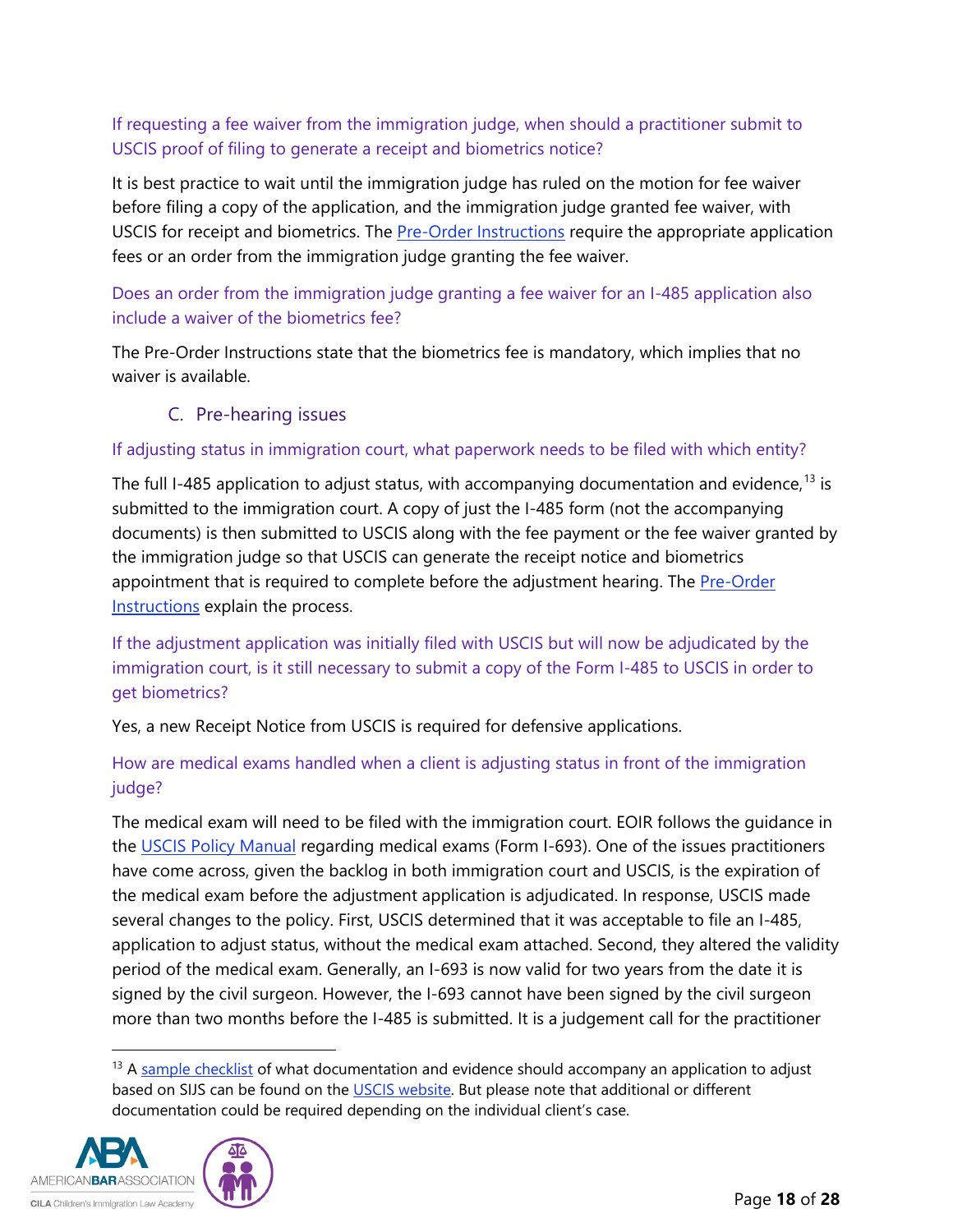as to when to file it—with the I-485 adjustment application packet or after. Given the delay in immigration court, it may be best to submit the medical exam at the merits hearing.

#### Can a client apply for employment authorization if they are adjusting in immigration court?

Applicants with a pending adjustment application can apply for an employment authorization document (EAD) under category (c)(9) on the I-765, application for employment authorization document, regardless of where they are adjusting. If the client is adjusting in front of the immigration judge, it will be necessary to submit the I-485 receipt notice along with the I-765 application to prove that there is an adjustment application pending. Therefore, the practitioner must first file the adjustment application in immigration court, file a copy of the application with USCIS, receive the receipt notice for the adjustment application from USCIS, and then submit the EAD application to USCIS with the required documentation.

If the fee for the adjustment application was paid to USCIS upon filing the I-485, no separate fee is required to file for the initial or renewal EAD based on a pending adjustment. However, if the fee for the I-485 adjustment application was waived by the immigration judge, a separate fee waiver must then be filed with USCIS for the initial and any renewal EADs.

#### What are the Pre-Order Instructions?

Pre-Order Instructions, also called ["Instructions for Submitting Certain Applications in](https://www.uscis.gov/sites/default/files/document/legal-docs/Pre%20Order%20Instructions%20EOIR.pdf)  [Immigration Court and For Providing Biometric and Biographic Information to U.S. Citizenship](https://www.uscis.gov/sites/default/files/document/legal-docs/Pre%20Order%20Instructions%20EOIR.pdf)  [and Immigration Services](https://www.uscis.gov/sites/default/files/document/legal-docs/Pre%20Order%20Instructions%20EOIR.pdf)," are instructions that must be followed if the respondent files an application for relief or protection in immigration court. They are typically given to the respondent by the OPLA attorney at a master calendar hearing when a practitioner indicates their client (or the respondent if they were pro se) intends to "file certain applications for relief that, if granted, would lead to the alien's attaining permanent residence, asylum, withholding of removal, or certain other benefits."

### What if the client has not received his biometrics appointment notice and therefore has not completed his appointment by the date of his hearing?

It is the responsibility of the respondent to comply with the DHS instructions on biometrics provided in the pre-order instructions. The pre-order instructions state that "[i]f you do not receive this notice in 3 weeks, call (800) 375-5283." If the Pre-Order Instructions were followed, but a biometrics appointment was not issued within three weeks, ICE OPLA should be contacted immediately to troubleshoot the issue. However, keep in mind USCIS indicated in an August 2011 Q&A, "DHS Procedures for Implementation of EOIR Background Check Regulations for Aliens Seeking Relief or Protection from Removal" that "[i]f you submitted copies of your application for asylum or withholding and your FBI fingerprint results are current (i.e., provided within the past 15 months) because you filed an affirmative I-589 with USCIS that was later referred to EOIR, USCIS will not send you another ASC appointment notice. So if the client has provided biometrics in the past, you can also contact ICE OPLA to ask them if it is possible to

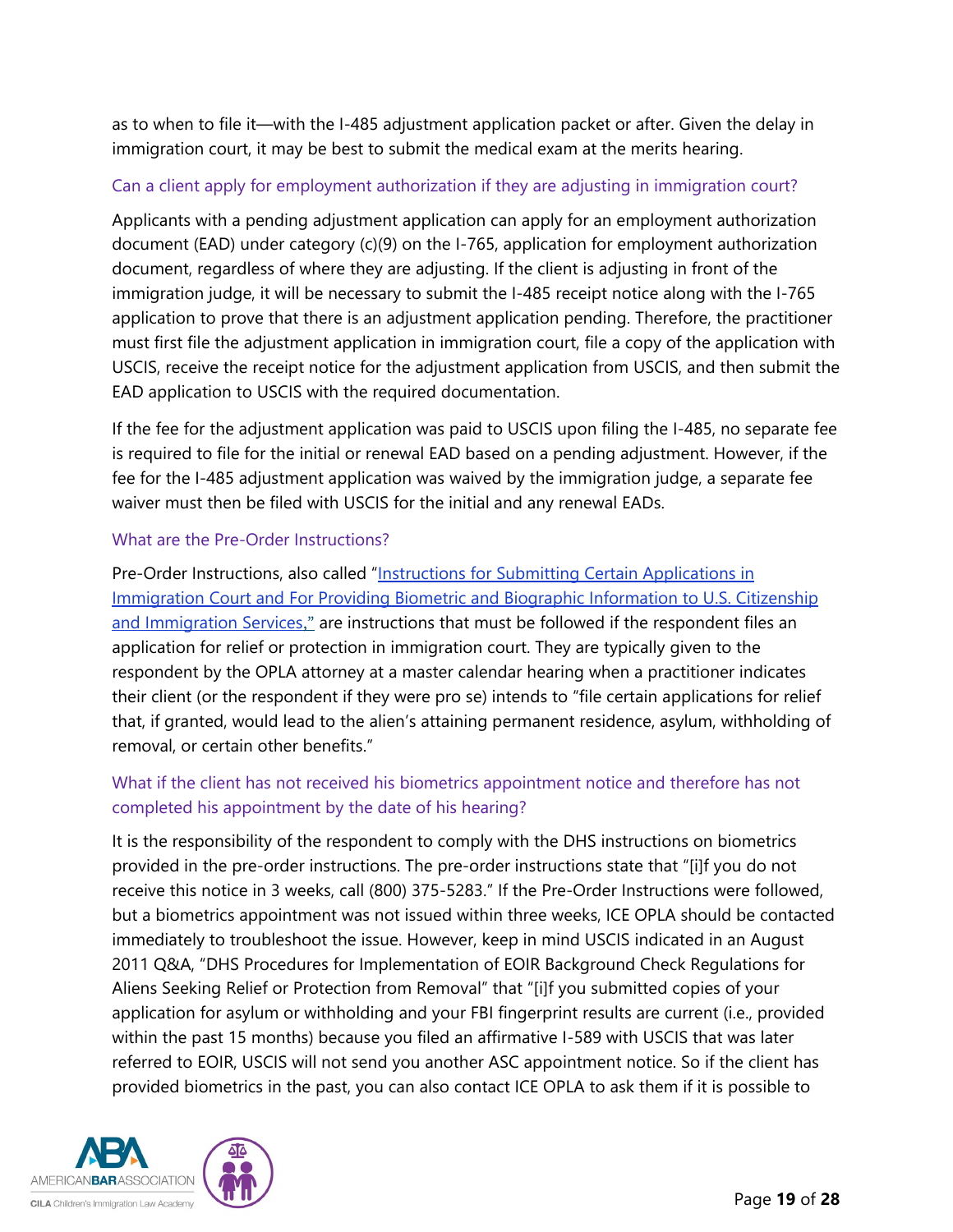"refresh" the prints. More information can be found at: [https://www.uscis.gov/laws-and](https://www.uscis.gov/laws-and-policy/other-resources/immigration-benefits-in-eoir-removal-proceedings)[policy/other-resources/immigration-benefits-in-eoir-removal-proceedings.](https://www.uscis.gov/laws-and-policy/other-resources/immigration-benefits-in-eoir-removal-proceedings)

# <span id="page-19-1"></span><span id="page-19-0"></span>IV. USCIS Specific Issues

### A. General

Can an I-765 Application for Employment Authorization be filed along with an application to adjust status at USCIS if the practitioner is requesting a fee waiver for the I-485?

It is standard procedure for a practitioner to file the application for employment authorization at the same time at the application for adjustment when adjusting in front of USCIS, even if a fee waiver is being requested. Practitioners report that recently they have had the employment authorization application rejected in that scenario. It is possible that the lockbox that receives the I-485 application to adjust based on SIJS with an attached employment authorization application is following the **I-765 EAD [filing instructions](https://www.uscis.gov/sites/default/files/document/forms/i-765instr.pdf)** literally. The instructions say the following: "If you did not pay the appropriate Form I-485 filing fee because your filing fee was waived or you are exempt from paying it, you must pay the Form I-765 filing fee or request that the filing fee be waived." Therefore, it is important to indicate that a fee waiver for both the I-485 and I-765 is requested in part 3 of the I-765 application. It may also be prudent (although not strictly necessary) to file two copies of the I-912 fee waiver, one for the I-485 and one for the I-765, as would be done when filing the forms separately.

What happens if the adjustment application was filed with USCIS when it was still using the Dates for Filing chart from the Visa Bulletin and the EB-4 category for the child's country was current, but USCIS subsequently rejected the application after USCIS switched to Final Action Date chart in the Visa Bulletin.

The Department of State, which tallies the amount of immigrant visas available and used each year and publishes the Visa Bulletin, is responsible for visas issued at consular posts outside of the United States. Therefore, USCIS must use the information from the Visa Bulletin to tell those applicants able to adjust status when they can file their application so that it coincides with an available visa. If USCIS determines there are more immigrant visas available for the year than there are applicants in certain categories, then they follow the "Dates for Filing" chart in the Visa Bulletin for that month. Otherwise, USCIS will require applicants to use the "Final Action Dates" chart to determine when to file their adjustment of status application. USCIS usually posts which [chart to use on their website.](https://www.uscis.gov/green-card/green-card-processes-and-procedures/visa-availability-priority-dates/adjustment-of-status-filing-charts-from-the-visa-bulletin)

If a practitioner believes that an adjustment application was incorrectly rejected due to a change from the "Dates for Filing" chart to the "Final Action Dates" chart, it may be helpful to try refiling, including the USCIS visa bulletin information and proof of the date the application was sent by the practitioner and received by USCIS, and request supervisor review or email the lockbox at [lockboxsupport@dhs.gov](mailto:lockboxsupport@dhs.gov) with the same information. The lockbox scans all applications before rejecting or accepting them, so it is possible for USCIS to adjudicate with the scan of the application.

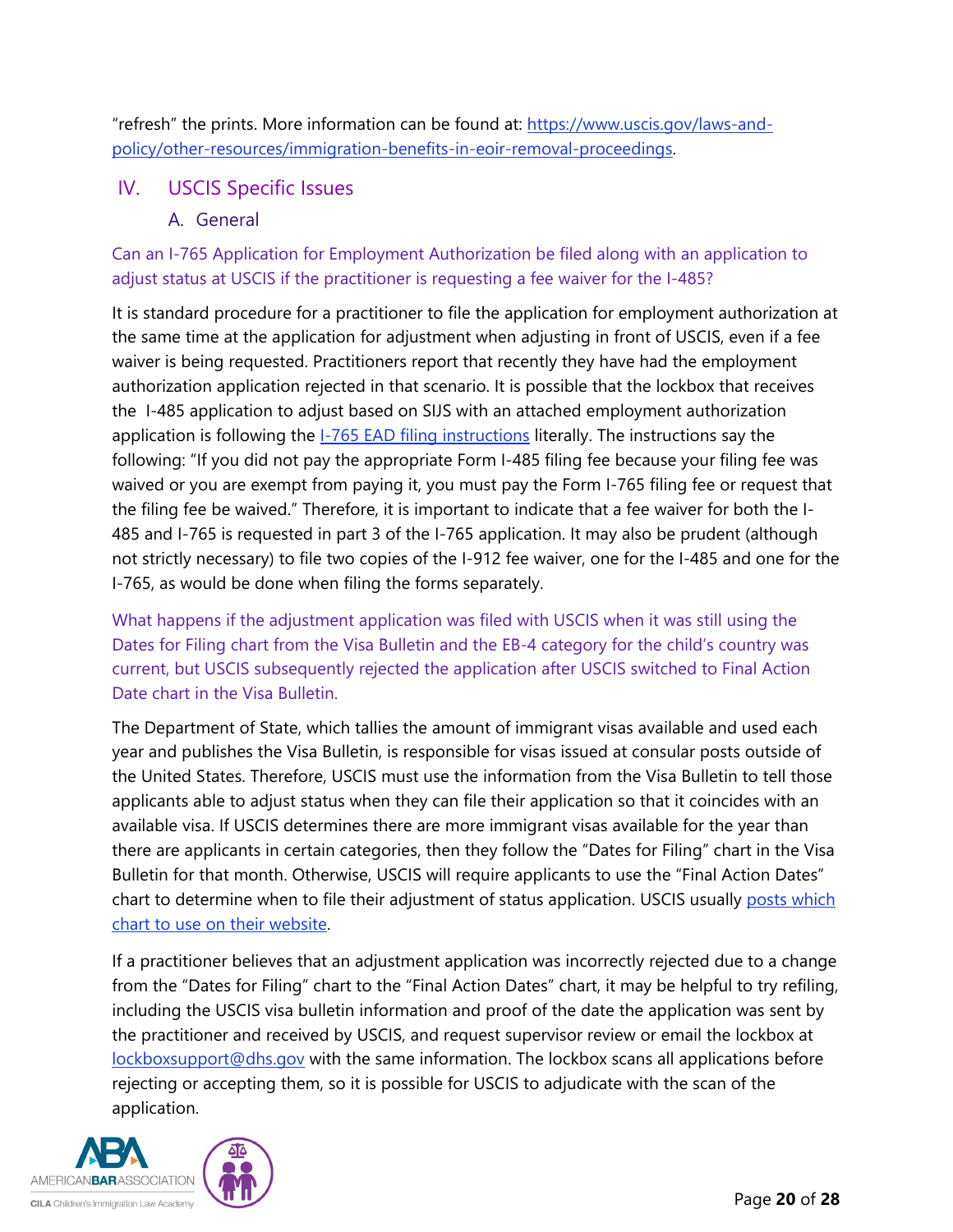If a client has a pending adjustment application based on SIJS and one of their family members has another application, such as an asylum or I-130 petition, pending with USCIS, are those being compared?

Assume that any petition, application, or other document that can form part of the client's A-file will be compared. When it is a family member, this assumption is not as strong, but practitioners report that it has happened before. It will most likely depend on what information about each person is listed on the other's petition/application.

# What can be done if at the start of an adjustment interview based on SIJS, the USCIS officer indicates that the applicant understands enough English and therefore does not need an interpreter?

It has not been definitively established that there is a right to interpretation in immigration proceedings.<sup>[14](#page-20-1)</sup> This is generally framed as a due process issue, which requires the applicant for an immigration benefit to show prejudice due to the lack of an interpreter. Generally, if the officer will not agree to a translator, you can ask to speak to a supervisor. However, if the supervisor also refuses, then it is important to make a record of the fact in preparation for appeal if there is a negative decision.

# B. Cases that were administratively closed by USCIS

### <span id="page-20-0"></span>What is the best way to reopen an adjustment application based on SIJS that was administratively closed by USCIS?

When an I-485 application is administratively closed by USCIS, a letter is sent to the attorney of record. In that letter, USCIS will explain why the case was administratively closed and how to go about providing additional evidence to show it should not be, or should no longer be, administratively closed. Since 2016, all SIJS based I-360s and I-485s have been adjudicated by the National Benefits Center. Before November 2016, SIJS petitions and adjustment applications were adjudicated at the USCIS local field office. If there is no response to the request to reopen an administratively closed adjustment of status application, you may be able to email the NBC SIJS email [\(NBCSIJ@USCIS.DHS.GOV\)](mailto:NBCSIJ@USCIS.DHS.GOV) for further information or follow up with the local field office. If you do not have success with that email, nor after calling the USCIS customer service number, you can then contact the [USCIS Ombudsman](https://www.dhs.gov/case-assistance) for case assistance.

<span id="page-20-1"></span><sup>14</sup> For a good discussion of the right to interpretation, although focused on asylum, *see "'*Speak Anglish:" Language Access and Due Process in Asylum Proceedings," Grace Benton, Georgetown Immigration Law Journal, Volume 34, Number 3 (Spring 2020). [https://www.law.georgetown.edu/immigration-law](https://www.law.georgetown.edu/immigration-law-journal/wp-content/uploads/sites/19/2020/05/GT-GILJ200005.pdf)[journal/wp-content/uploads/sites/19/2020/05/GT-GILJ200005.pdf.](https://www.law.georgetown.edu/immigration-law-journal/wp-content/uploads/sites/19/2020/05/GT-GILJ200005.pdf)

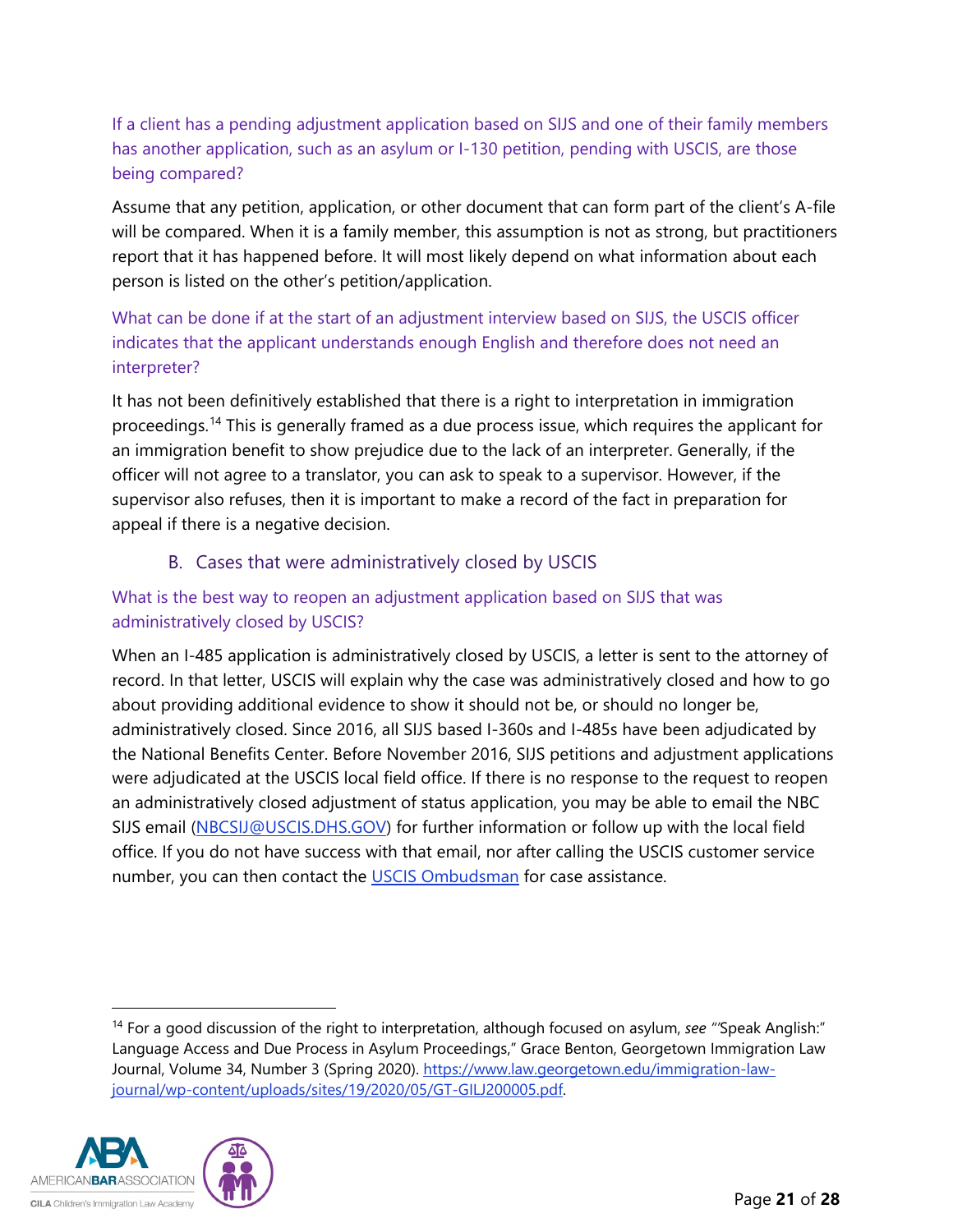# If a client has an I-485 that has been administratively closed by USCIS, are they still able to renew their EAD based on that application?

As the adjustment application is still pending with USCIS, it has not been denied, making the client still eligible for an EAD based on a pending adjustment. The EAD would be renewed under the (c)(9) category on the I-765. However, keep in mind the changes USCIS has recently implemented around EADs. If the adjustment application was originally filed with a fee waiver, [the new I-765 instructions](https://www.uscis.gov/sites/default/files/document/forms/i-765instr.pdf) say: "If you did not pay the appropriate Form I-485 filing fee because your filing fee was waived or you are exempt from paying it, you must pay the Form I-765 filing fee or request that the filing fee be waived."

# C. Cases where NTA has not been filed with court

<span id="page-21-0"></span>If a client is from a country where the Visa Bulletin is current for the EB-4 category, would it be possible to file the I-360 and I-485 concurrently if the client's NTA has yet to be filed with the immigration court?

Filing with USCIS when the NTA has not been filed is appropriate. According to  $8$  CFR § [1239.1\(a\),](https://www.ecfr.gov/cgi-bin/text-idx?SID=52fe3fdc9c9c6d233efc54bafb5ce3d8&mc=true&node=se8.1.1239_11&rgn=div8) "[e]very removal proceeding conducted under section 240 of the Act (8 U.S.C. 1229a) to determine the deportability or inadmissibility of an alien is commenced by the filing of a notice to appear with the immigration court." Thus, the child is not in removal proceedings until the NTA has been filed, which means USCIS has jurisdiction. Filing the concurrent applications will not necessarily prompt ICE to file the NTA, as there is no requirement that USCIS or the child inform ICE that the child has filed. To avoid any issues, it may be prudent to ask ICE OPLA whether they intend to file the NTA and document the response for USCIS if the issue of whether or not they have jurisdiction comes up.

### <span id="page-21-2"></span><span id="page-21-1"></span>V. Form Questions

A. General

Does USCIS have a specific policy when it comes to adjudicating fee waivers for applicants for adjust based on SIJS?

The [instructions for the I-912 fee waiver form,](https://www.uscis.gov/sites/default/files/document/forms/i-912instr.pdf) Pt. 5, Item 5, No. 6, states what appears to be a fairly generous fee waiver for SIJS adjustment applicants: "SIJ Applicants seeking adjustment of status based on such classification are not required to complete Parts 4. - 6. of Form I-912 nor show proof of income." However, it is important to note that according to  $8$  C.F.R.  $$103.2$  the form instructions have force of law:

8 C.F.R. §103.2 Submission and adjudication of benefit requests.

(a) Filing. (1) Preparation and submission. Every form, benefit request, or other document must be submitted to DHS and executed in accordance with the form instructions regardless of a provision of 8 CFR §chapter I to the contrary. The form's instructions are hereby incorporated into the regulations requiring its submission.

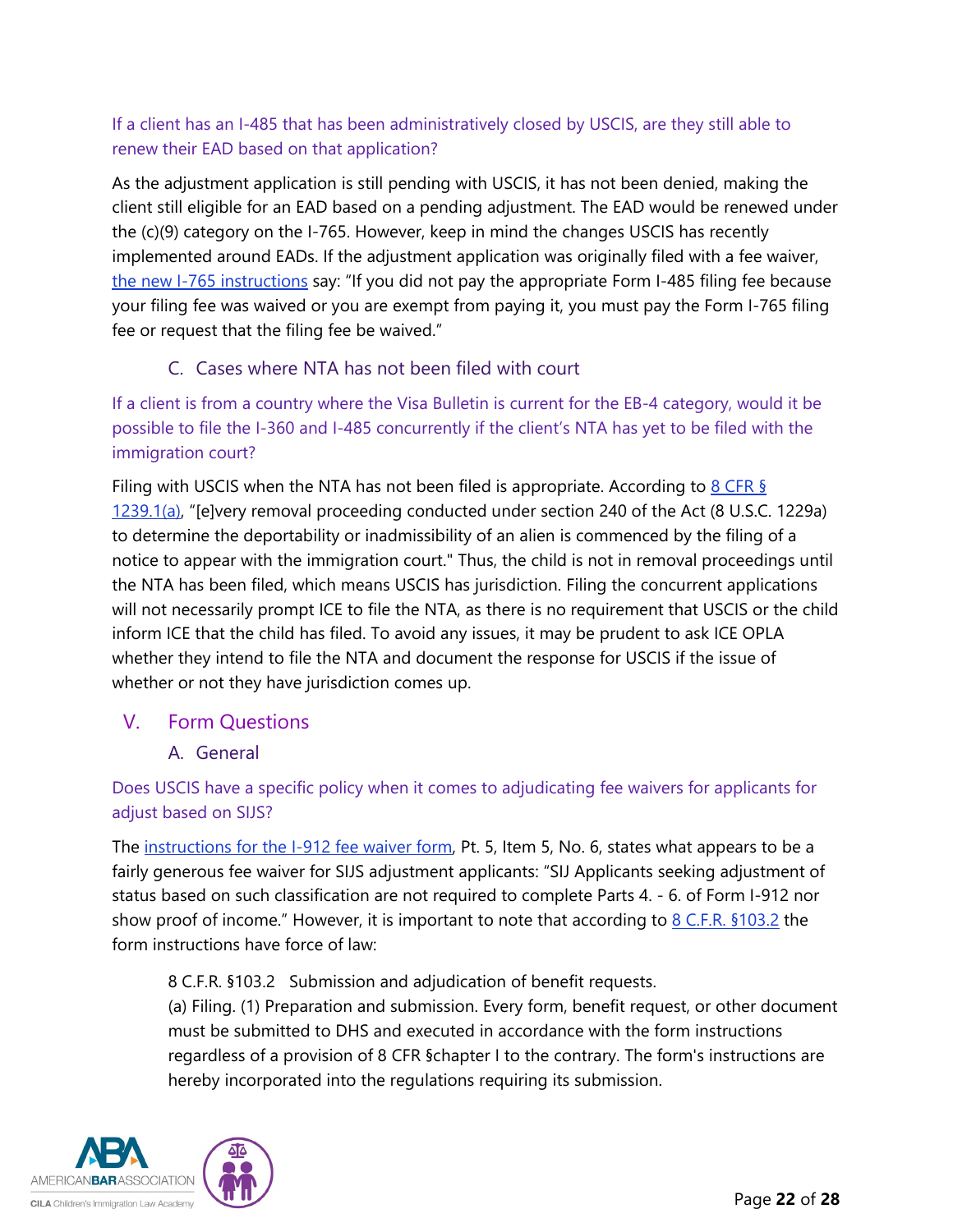Therefore, the regulations say that the I-912 form instructions supersede anything in the regulations, indicating that the generous waiver policy for SIJS adjustment applications should be followed. It might be worthwhile to provide a copy of that page of the instructions with the fee waiver.

With the new injunction in *Vangala*, should "N/A" still be filled in for blanks on USCIS forms just in case?

[USCIS announced on April 1](https://www.uscis.gov/news/alerts/uscis-confirms-elimination-of-blank-space-criteria) that the "Blank Space Policy" has been rescinded. USCIS still warns that:

applicants should be aware that we may reject these forms, or it might create delays in their case, if the applicant:

- Leaves required spaces blank;
- Fails to respond to questions related to filing requirements; or
- Omits any required initial evidence.

For more information about filing requirements and required initial evidence, consult the filing instructions for each form.

To learn more about the *Vangala* litigation, here is an FAQ: [https://www.nwirp.org/wp](https://www.nwirp.org/wp-content/uploads/2021/01/Vangala-FAQ-and-Updated-USCIS-Guidance.pdf)[content/uploads/2021/01/Vangala-FAQ-and-Updated-USCIS-Guidance.pdf](https://www.nwirp.org/wp-content/uploads/2021/01/Vangala-FAQ-and-Updated-USCIS-Guidance.pdf)

#### How should Part 1, Q 22 on the I-485 be answered if the child was classified as an "arriving alien" on the NTA?

The answer to this question depends more on the facts of the case rather than the NTA. Assuming that the child arrived at the border and was neither issued parole, nor had a visa, nor was waived through without one, you would select 22c.

### Does Part 8, Q 14 on the I-485, asking if the applicant has ever been denied admission to the United States, refer to a formal process of denial?

Not necessarily. If someone was turned around at the border (i.e. Mexican citizens that do not have the appropriate paperwork are often returned immediately, often referred to as "voluntary return"), this is not necessarily a formal process, but the CBP officer denied that person admission to the U.S. Nevertheless, there will usually have been some sort of formal process, especially for unaccompanied children who are not from Mexico that present themselves at the border, as the TVPRA requires them to be placed in the custody of ORR along with being placed into **INA § 240** proceedings.

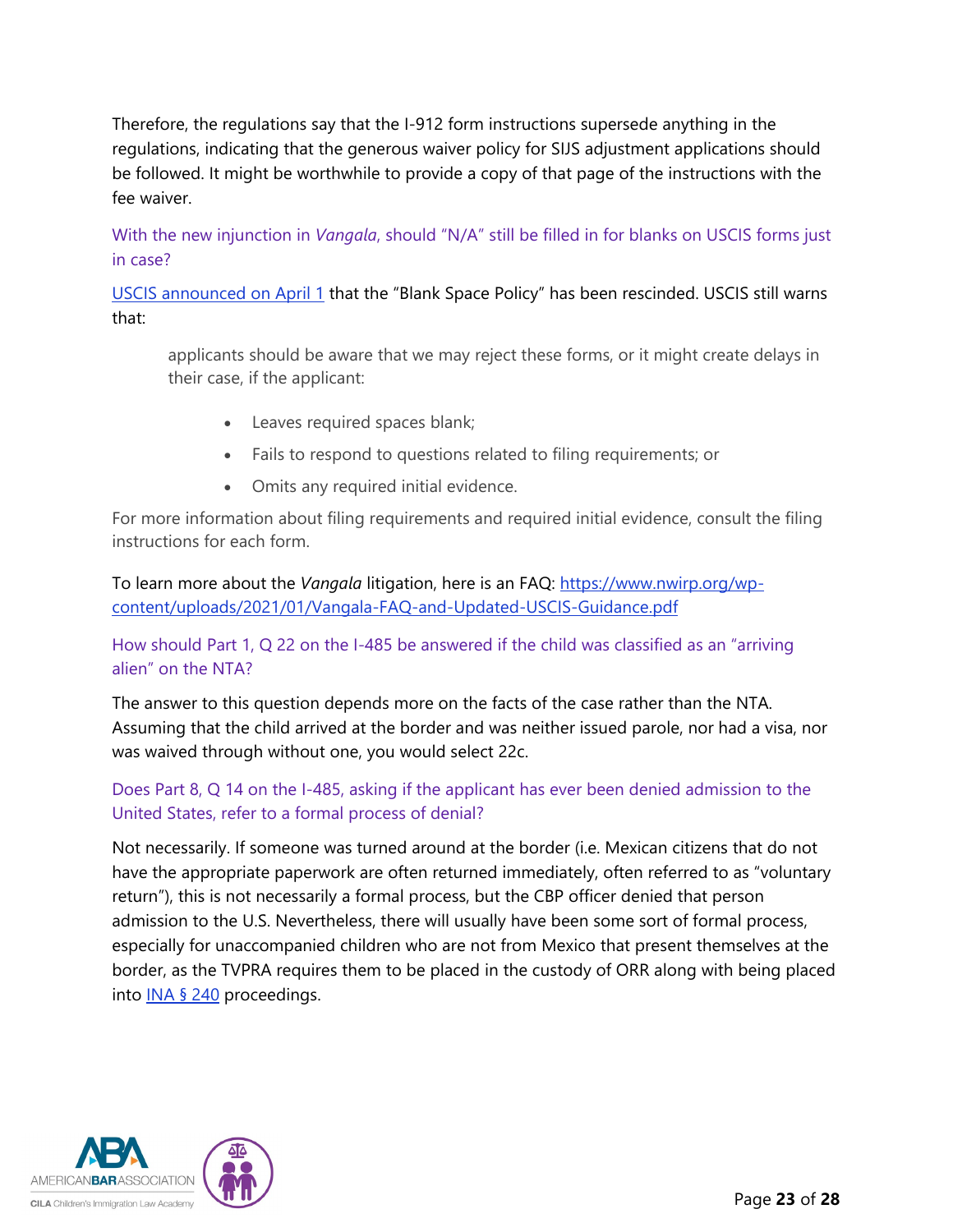Given that many older clients have worked without permission due to the difficulty getting employment authorization documents (EADs) if their only form of relief was SIJS, how should Part 8, Q16 on the I-485, which asks if the applicant as ever worked in the United States without permission, be answered?

INA § [245\(c\)](https://uscode.house.gov/view.xhtml?req=granuleid:USC-prelim-title8-section1255&num=0&edition=prelim) says that those that are adjusting based on INA § [101\(a\)\(27\)\(J\),](https://uscode.house.gov/view.xhtml?req=granuleid:USC-prelim-title8-section1101&num=0&edition=prelim) or SIJS, are exempt from the bar on adjustment due to working without authorization. The question should be marked "yes" if the client has indeed worked without an EAD, but you can then explain in Part 14 of the I-485 that your client has SIJS, which exempts them from the usual bar on adjustment for working without authorization, citing  $INA \$ § [245\(c\)](https://uscode.house.gov/view.xhtml?req=granuleid:USC-prelim-title8-section1255&num=0&edition=prelim) and The USCIS Policy Manual, Vol. 7, Pt. B., [Ch.6.](https://www.uscis.gov/policy-manual/volume-7-part-b-chapter-6)

### B. Inadmissibility Issues

### <span id="page-23-0"></span>What are the inadmissibility grounds?

The inadmissibility grounds are enumerated in  $INA \$  212 and fall into these general categories: health grounds, criminal grounds, security related grounds, public charge grounds, immigration violation grounds, and other miscellaneous grounds. The questions in Part 8 of the I-485 are aimed at inadmissibility, and the heading for each section of questions indicates what area of inadmissibility is being considered.

### Which inadmissibility grounds are waived for SIJS under [INA § 245\(h\)?](https://uscode.house.gov/view.xhtml?req=granuleid:USC-prelim-title8-section1255&num=0&edition=prelim)

[INA § 245\(h\)](https://uscode.house.gov/view.xhtml?req=granuleid:USC-prelim-title8-section1255&num=0&edition=prelim) splits the inadmissibility grounds into three categories: 1. Grounds that are inapplicable to adjustment applicants with SIJS; 2. Grounds that are waivable for adjustment applicants with SIJS, either under  $INA \$   $245(h)$  itself or under  $INA \$   $212$ ; and 3. Grounds that cannot be waived for adjustment applicants with SIJS, and which prevent them from adjusting their status to lawful permanent resident. CILA prepared an [inadmissibility chart](https://cilacademy.org/wp-content/uploads/2021/02/CILA-SIJS-Adjustment-of-Status-Inadmissibility-Chart.pdf) that lists all the grounds of inadmissibility and what category they fall into for adjustment applicants with SIJS.

### Where can the definition of "crime" be found?

"Crime" as a concept is not defined by the Immigration & Nationality Act. Neither is "crime involving moral turpitude." Black's Law Dictionary defines crime as "[a]n act that the law makes punishable; the breach of a legal duty treated as the subject-matter of a criminal proceeding." A crime involving moral turpitude is defined by caselaw. *Matter of Tejwani* defined it as "conduct that is inherently base, vile, or depraved, and contrary to the accepted rules of morality and the duties owed to other persons." 24 I. & N. Dec. 97 (BIA 2007). *Matter of Silva-Treviño* boiled this definition down to reprehensible conduct plus a culpable mental state (intent). 26 I&N Dec. 826 (BIA 2016).

#### How can a practitioner determine if a client is inadmissible under the criminal grounds?

For an adjustment applicant to be inadmissible under  $INA \frac{6}{2}$  [212\(a\)\(2\)\(A\)\(i\),](https://uscode.house.gov/view.xhtml?req=granuleid:USC-prelim-title8-section1182&num=0&edition=prelim) they must have been convicted of, or admitted to committing, acts which constitute the essential elements of a crime

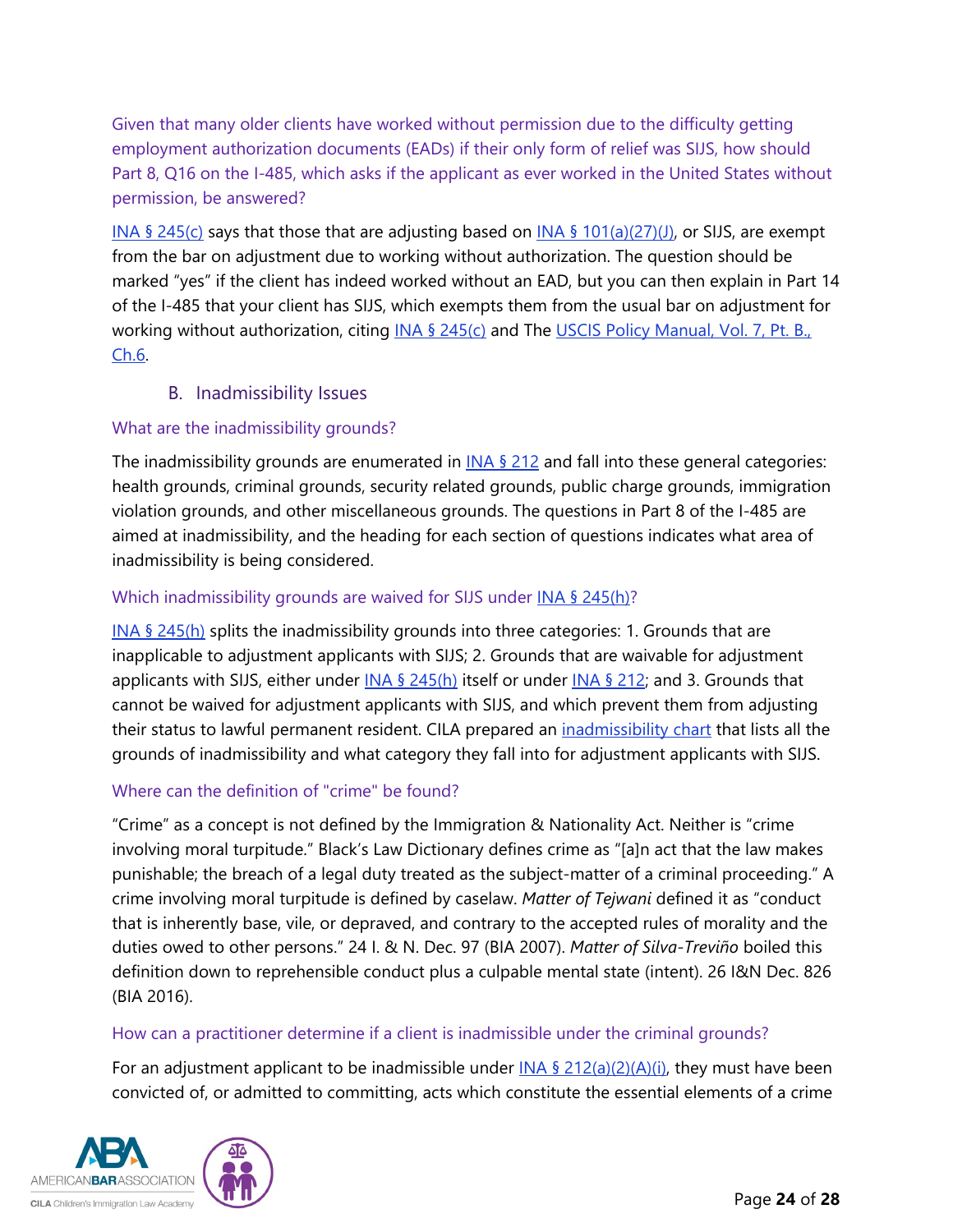involving moral turpitude. A conviction is defined as a formal judgment of guilt entered by a court or when a person has admitted sufficient facts and had a restraint on his/her liberty imposed. INA § [101\(a\)\(48\)\(A\).](https://uscode.house.gov/view.xhtml?req=granuleid:USC-prelim-title8-section1101&num=0&edition=prelim) It is important to note, especially in SIJS adjustment cases, that juvenile delinquencies are not convictions for inadmissibility purposes. *See Matter of Devison,* 22 I&N Dec. 1362, 1365 (BIA 2000)*.* [15](#page-24-0)

### For SIJS based adjustments involving juvenile offenses that have been sealed, what sort of criminal history documentation should we include with the adjustment?

USCIS may require copies of the juvenile record, even if it has been sealed. Practitioners have informed us that they often must go to the judge in the juvenile court and ask for access to the records. Some judges will agree to unseal for that purpose, and some will not. The practitioners have also had mixed results upon sharing the juvenile judge's refusal to unseal records with USCIS. There is a helpful resource from the ILRC and Public Counsel on sealed records, [Frequently Asked Questions: Deferred Action for Childhood Arrivals \(DACA\) and Juvenile](https://www.ilrc.org/sites/default/files/documents/ilrc-faq-daca_juv_del_adjud_records-2013-04_15.pdf)  [Delinquency Adjudications and Records."](https://www.ilrc.org/sites/default/files/documents/ilrc-faq-daca_juv_del_adjud_records-2013-04_15.pdf) It was written for the DACA context, but still useful for SIJS based questions.

### If a client reveals that he used marijuana when he was a minor, how should this be reflected in the I-485?

It is important to read the I-485 instructions and the questions extremely carefully, especially when the client has never been arrested, charged, etc. for that crime. Question 26 on Part 8 of the I-485 asks: "have you EVER committed a crime of any kind (even if you were not arrested, cited, charged with, or tried for that crime)?" It would be prudent for a practitioner to determine if the client's behavior met each and every element of the crime that your client may have committed. One could also look at whether that crime has immigration consequences. The use of marijuana can also come up during the civil surgeon visit for the medical exam, where it could be used for health-related grounds of inadmissibility.

### If child is between 17 and 18 and commits a crime that would render them inadmissible if they were and adult, does it count for USCIS?

This will depend on the state. If a child is charged as a juvenile with a juvenile offense that leads to a delinquency, rather than a conviction for a crime, this juvenile delinquency will not count as a conviction for immigration purposes. However, even if the child is under the age of 18, if they are charged as an adult with a crime and convicted, this is a conviction for inadmissibility purposes. Keep in mind that juvenile delinquency, although not attributed for inadmissibility grounds, can still be considered in the discretionary analysis.

<span id="page-24-0"></span><sup>&</sup>lt;sup>15</sup> See ["What Are the Immigration Consequences of Delinquency?"](https://www.ilrc.org/what-are-immigration-consequences-delinquency) Rachel Prandini, ILRC, March 2020.

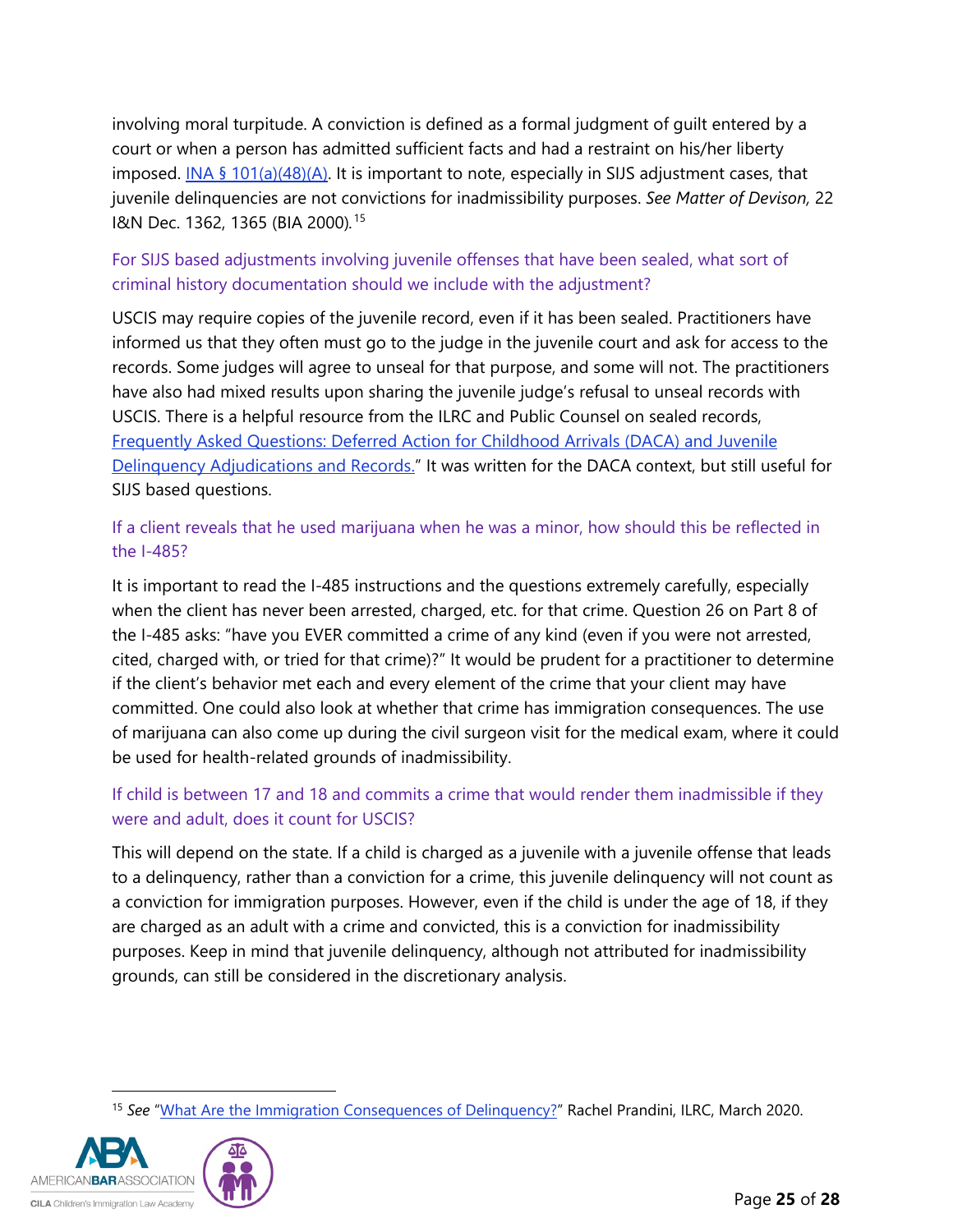#### What is the best practice when it comes to answering questions regarding waivable offenses?

Generally, this is a judgement call that needs to be made by the attorney, in consultation with the client. An example can be found in Part 8, Q16 of the adjustment application, where it asks if applicant has worked without authorization. Many practitioners report that their clients work without an EAD and they struggle to know how much information should be included in the application. It is important to read the I-485 instructions and form very carefully. Part 8 of the form requires an "explanation" if a question is marked "yes." As Part 3 of the form requires that employment history be listed, it should be apparent that the client worked without permission. A concise explanation is usually best, referring to the fact that the particular ground of inadmissibility is waived for individuals with SIJS by  $INA \$   $245(h)$ .

#### What are the implications for a SIJS-based adjustment application where the applicant worked with a social security number that was either not theirs or fake?

This potentially triggers several inadmissibility grounds, but as was advised above, read the I-485 questions very carefully. This may mean that the client worked without authorization, which needs to be included on the application, but is waived. The act of purchasing a social security number belonging to someone else could be considered a crime, but as previously mentioned, it would need to meet all the elements of whatever crime is appropriate. The fraud or misrepresentation ground could also be a concern here, but the fraud or misrepresentation usually has to be material and made to an immigration official for an immigration benefit. Generally, behavior only needs to be disclosed if it meets one of the inadmissibility grounds and/or is covered by the questions posed by the I-485.

### If a client has a juvenile delinquency finding for drug trafficking from another country, how should an issue like this be addressed in the application and any subsequent interview or hearing?

The drug trafficking ground of inadmissibility does not even require a conviction, just a "reason to believe." Prior to questions 24-45 in Part 8, the form language explicitly requires disclosure of behavior abroad. INA § [212\(a\)\(2\)\(C\),](https://uscode.house.gov/view.xhtml?req=granuleid:USC-prelim-title8-section1182&num=0&edition=prelim) which is the inadmissibility ground for drug trafficking, lists "any alien," and does not mention "conviction" as a requirement, thereby including juveniles. However, the substance trafficked does have to be on the list of controlled substances or chemicals found at [section 802 of Title 21.](https://www.deadiversion.usdoj.gov/21cfr/21usc/802.htm) Therefore, it may be worthwhile to compare the foreign juvenile delinquency documentation and the country's relevant statute with the U.S. list to see if they match. If they do not match there could be an argument made that it is not the same crime.

If there is a possible inadmissibility issue but the practitioner is not sure if USCIS or ICE will raise it (for example, a mental health diagnosis that could raise a health-related inadmissibility ground), what is best practice for filing a waiver?

This is a judgement call that needs to be made by the attorney, in consultation with the client. If there is a documented diagnosis, for example in the client's ORR file or used in another

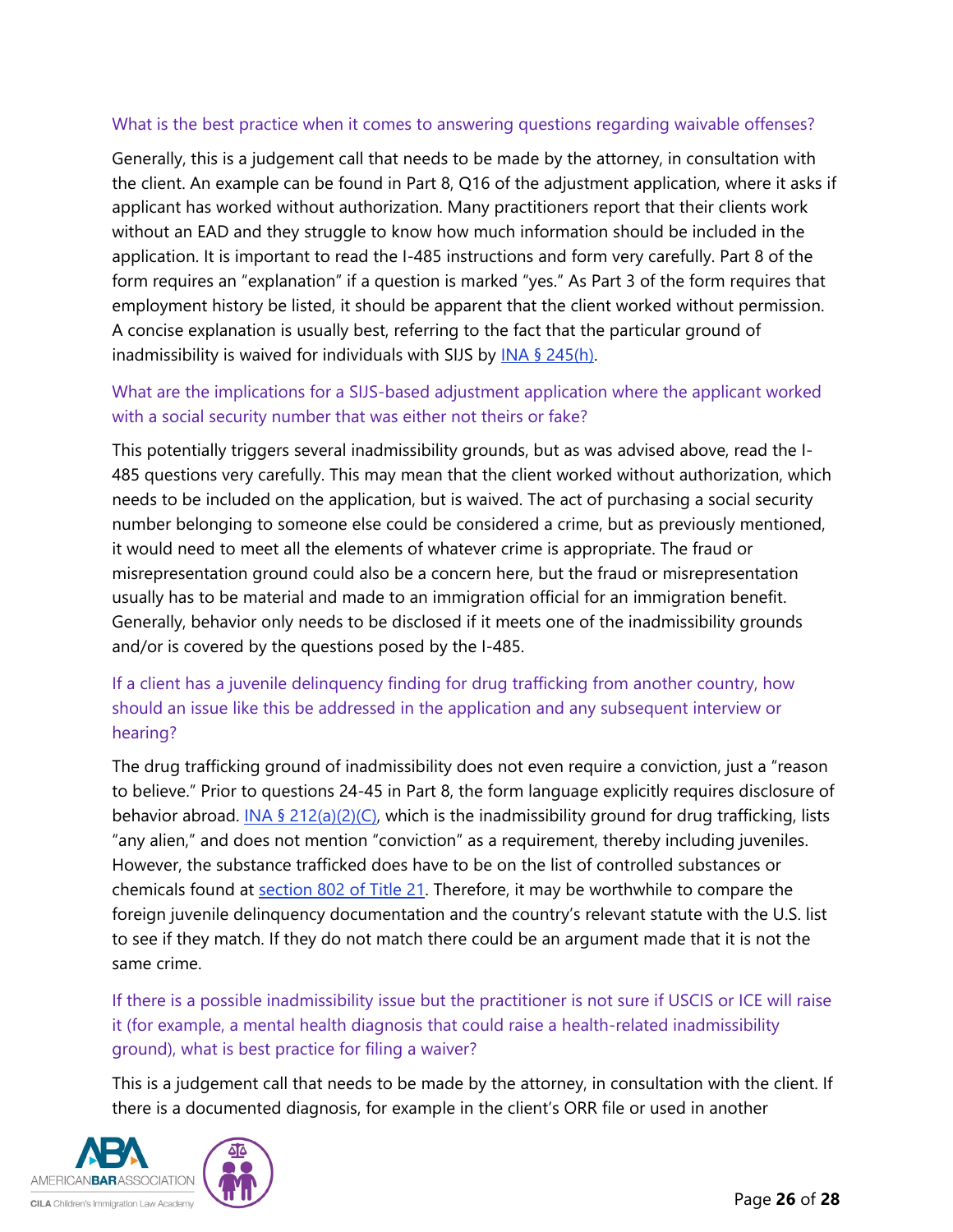application filed with USCIS (i.e., asylum, U, or T), this will be fairly easily discoverable by USCIS or ICE and it may be better to head it off by addressing it at the beginning—either why it does not qualify for that inadmissibility ground and/or why the ground should be waived. A determination can also be based on what the client reports happening at the civil surgeon appointment. If the civil surgeon makes note of the diagnosis, a waiver will be required. It is best to request that the civil surgeon give the client a copy of the form they sealed in the envelope for USCIS so the practitioner knows what issues may have come up.

### Can a child be inadmissible if found to be a danger to self or has mental illness? For example, suicide/homicide ideation/hallucination and previous suicide attempt?

The health-related grounds of inadmissibility under  $INA \frac{6}{2}$  [212\(a\)\(1\)\(A\)\(iii\)](https://uscode.house.gov/view.xhtml?req=granuleid:USC-prelim-title8-section1182&num=0&edition=prelim) do apply to SIJS petitioners but they are waivable under the SIJS specific waiver in [INA § 245\(h\).](https://uscode.house.gov/view.xhtml?req=granuleid:USC-prelim-title8-section1255&num=0&edition=prelim)

#### When would we file an I-601 waiver?

As discussed above, this is judgment call and/or strategy decision for the attorney. If it is decided that the inadmissibility ground needs to be addressed no matter what, the Form I-601 application for a waiver can be filed along with the I-485. If the practitioner feels there is uncertainty as to whether the behavior or situation fits within an inadmissibility ground that is waivable, the practitioner may choose to wait to see if USCIS requests the waiver/sends an RFE and file it at that point. [USCIS policy issued in June 2021](https://www.uscis.gov/sites/default/files/document/policy-manual-updates/20210609-RFEs%26NOIDs.pdf) reverses the Trump era policy of denying applications that are missing "initial evidence," returning to a 2013 policy requiring USCIS officers to "issue RFEs in cases involving insufficient evidence before denying such cases unless the officer determined that there was no possibility that the benefit requestor could overcome a finding of ineligibility by submitting additional evidence."

#### What is an OBIM FOIA?

OBIM stands for the Office of Biometric Identity Management and it is a part of DHS. They are the agency that stores all of your client's biometric information. An OBIM FOIA request can be made using the Form G-639 or by submitting an online request, but both need to be accompanied by an FBI fingerprint card. Generally, OBIM will probably have more data regarding a client's entries and exits and immigration related data, although they have access to the FBI data. An FBI fingerprint request may be the easier way to get information on criminal activity for your client.<sup>[16](#page-26-0)</sup>

<span id="page-26-0"></span><sup>&</sup>lt;sup>16</sup> ILRC has produced two quides that are useful in explaining FOIAs and access to criminal records. The first is ["A Step-By-Step Guide to Completing](https://www.ilrc.org/step-step-guide-completing-foia-requests-dhs) FOIA Requests with DHS, September 2020 and the second is ["How to Check if You Have a Criminal Record,](https://www.ilrc.org/sites/default/files/resources/practice_advisory_-_background_checks_final.pdf)" November 2019. The latter resource is aimed more at California residents but it is still a useful resource and gives ideas as to where to look for criminal records.